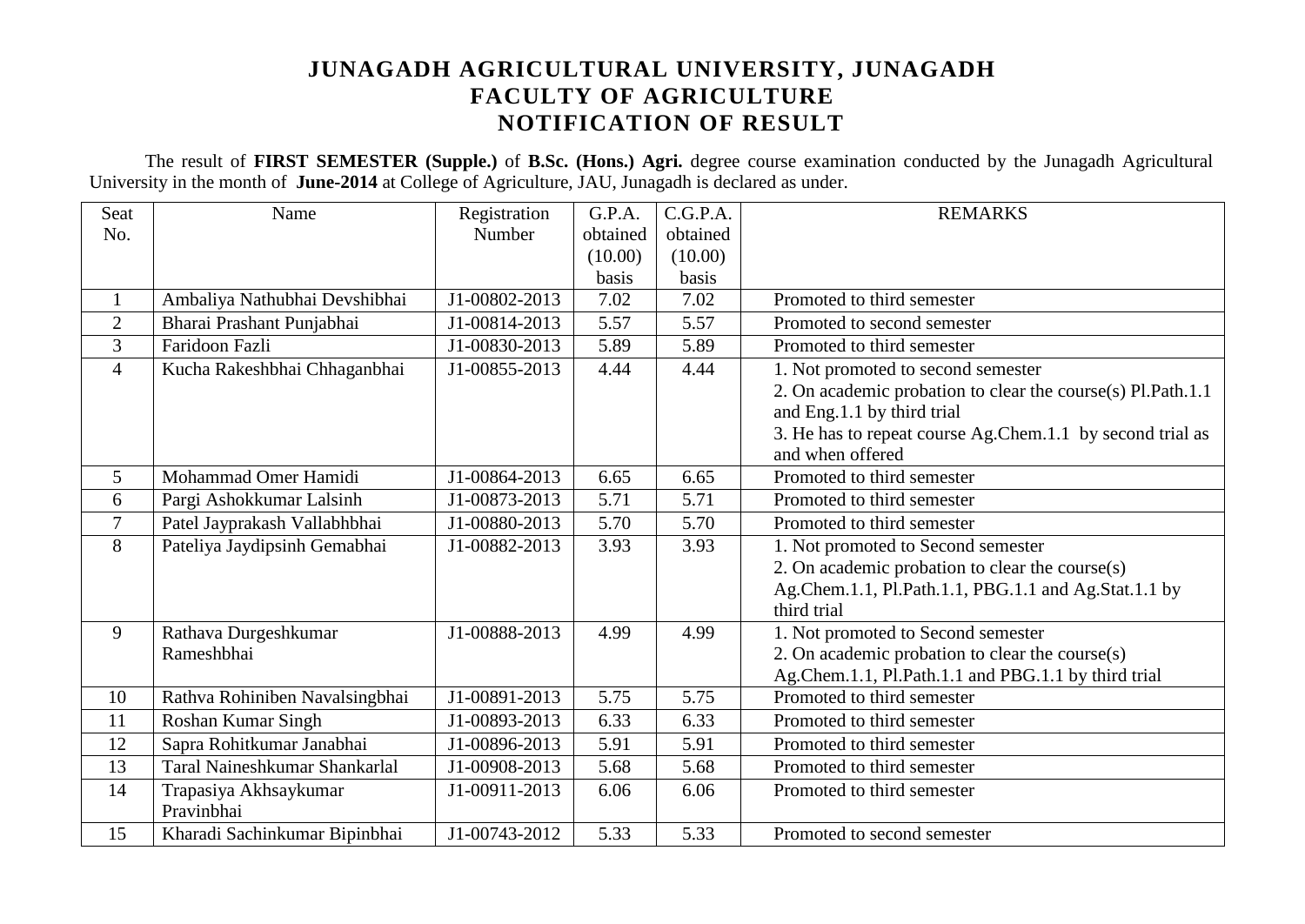| 16 | Khokhariya Akshaykumar         | J1-00744-2012 | 5.53 | 5.53 | Promoted to second semester                               |
|----|--------------------------------|---------------|------|------|-----------------------------------------------------------|
|    | Ramanlal                       |               |      |      |                                                           |
| 17 | Rathwa Nimishaben Rajubhai     | J1-00779-2012 | 5.73 | 5.73 | Promoted to second semester                               |
| 18 | Solanki Bharatbhai Rajeshkumar | J1-00784-2012 | 4.87 | 4.87 | 1. Not promoted to second semester                        |
|    |                                |               |      |      | 2. Discontinued from Uni. Enrolment due to failure to     |
|    |                                |               |      |      | clear the course(s) Ag.Chem.1.1, Pl.Path.1.1 and          |
|    |                                |               |      |      | PBG.1.1 by forth & final trial                            |
| 19 | Taviyad Taralkumar Kantilal    | J1-00787-2012 | 5.54 | 5.54 | 1. Not promoted to second semester                        |
|    |                                |               |      |      | 2. Discontinued from Uni. Enrolment due to failure to     |
|    |                                |               |      |      | clear the course(s) Ag.Chem.1.1 by forth $\&$ final trial |

The result of **SECOND SEMESTER (Regular)** of **B.Sc. (Hons.) Agri.** degree course examination conducted by the Junagadh Agricultural University in the month of **June-2014** at College of Agriculture, JAU, Junagadh is declared as under.

| Seat           | Name                           | Registration  | G.P.A.   | C.G.P.A. | <b>REMARKS</b>                                 |
|----------------|--------------------------------|---------------|----------|----------|------------------------------------------------|
| No.            |                                | Number        | obtained | obtained |                                                |
|                |                                |               | (10.00)  | (10.00)  |                                                |
|                |                                |               | basis    | basis    |                                                |
|                | Aghera Vivekkumar Jayantilal   | J1-00799-2013 | 7.76     | 7.68     | Promoted to third semester                     |
| $\overline{2}$ | Ajudiya Mehulkumar Harsukhbhai | J1-00800-2013 | 7.83     | 7.68     | Promoted to third semester                     |
| 3              | Alpeshkumar Barad              | J1-00801-2013 | 8.71     | 8.48     | Promoted to third semester                     |
| 4              | Ambaliya Nathubhai Devshibhai  | J1-00802-2013 | 7.60     | 7.32     | Promoted to third semester                     |
| 5              | Asodariya Sapnaben Mansukhbhai | J1-00803-2013 | 8.34     | 8.29     | Promoted to third semester                     |
| 6              | Atul Makvana                   | J1-00804-2013 | 7.77     | 7.82     | Promoted to third semester                     |
| $\overline{7}$ | Bamniya Maheshbhai Somabhai    | J1-00805-2013 | 0.00     | 3.12     | 1. Not promoted to third semester              |
|                |                                |               |          |          | 2. He has to repeat the course(s) Ag.Econ.2.1, |
|                |                                |               |          |          | Ag.Engg.2.1, Ag.Micro.2.1, Ag.Stat.2.2,        |
|                |                                |               |          |          | Ag.Chem.2.2, PBG.2.2, Agron.2.3 and Ag.Met.2.1 |
|                |                                |               |          |          | by second trial as and when offered            |
| 8              | Bansiben Bathani               | J1-00806-2013 | 8.37     | 8.44     | Promoted to third semester                     |
| 9              | Barad Neetaben Kanabhai        | J1-00807-2013 | 7.45     | 7.47     | Promoted to third semester                     |
| 10             | Bathani Siddharth Bharatbhai   | J1-00808-2013 | 8.35     | 8.24     | Promoted to third semester                     |
| 11             | Bavaliya Ankitaben Hamirbhai   | J1-00809-2013 | 7.60     | 7.63     | Promoted to third semester                     |
| 12             | Bavishi Sagarkumar Hareshbhai  | J1-00810-2013 | 6.79     | 6.75     | Promoted to third semester                     |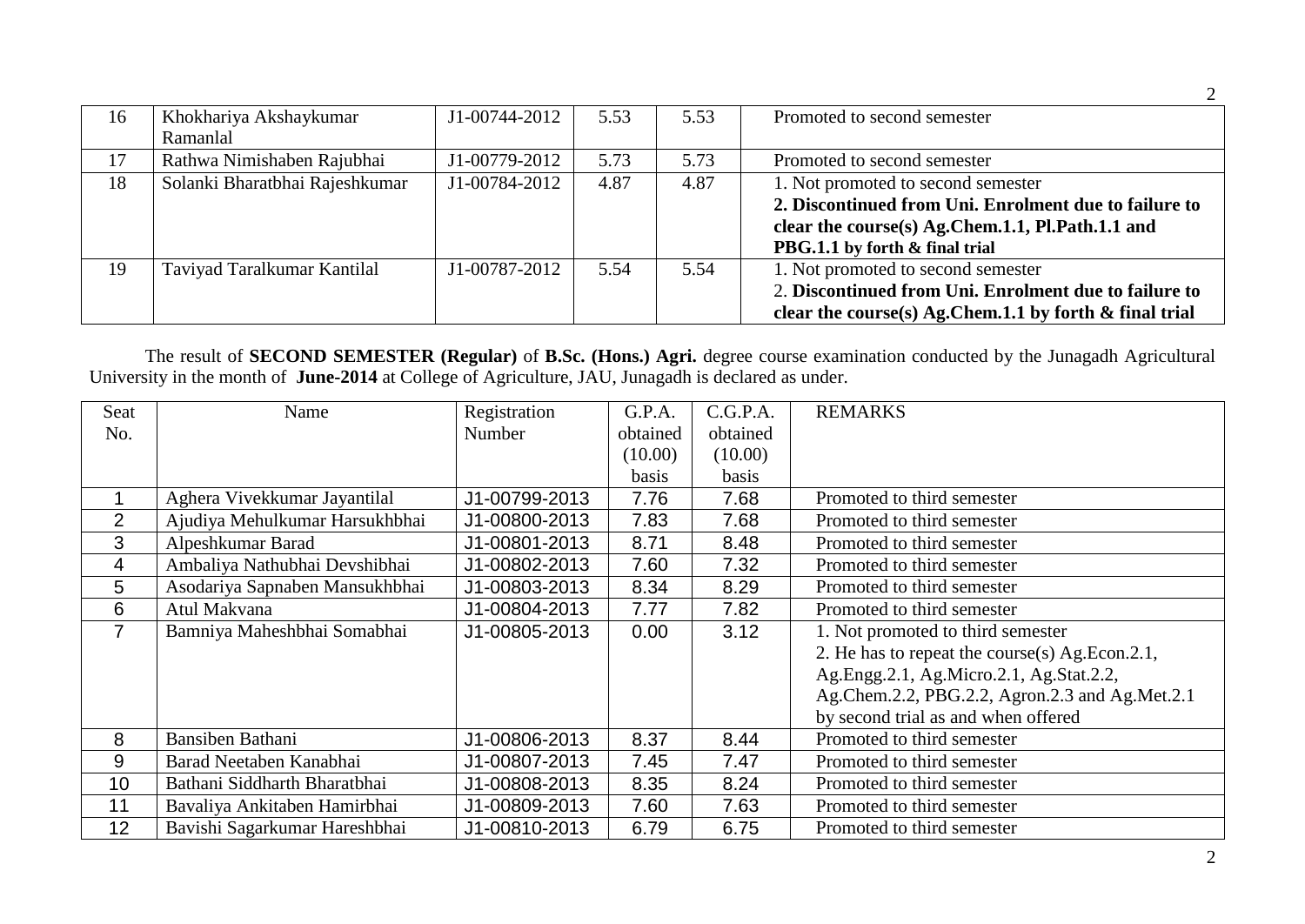|                 |                                   |               |      |      | 3                                               |
|-----------------|-----------------------------------|---------------|------|------|-------------------------------------------------|
| 13              | Bhagariya Dixeetkumar Arvindbhai  | J1-00811-2013 | 6.39 | 6.27 | Promoted to third semester                      |
| 14              | Bhalu Avani Vinodbhai             | J1-00812-2013 | 7.77 | 7.71 | Promoted to third semester                      |
| 15              | Bharadava Archana Vijaybhai       | J1-00813-2013 | 7.30 | 7.44 | Promoted to third semester                      |
| 16              | Bhaumikraj Rajat                  | J1-00815-2013 | 6.19 | 6.34 | Promoted to third semester                      |
| 17              | Bhimani Poojaben Chaturbhai       | J1-00816-2013 | 6.51 | 6.84 | Promoted to third semester                      |
| 18              | <b>Bhut Nishant Himmatbhai</b>    | J1-00817-2013 | 6.75 | 6.54 | Promoted to third semester                      |
| 19              | <b>Bhut Rushabh Prafulbhai</b>    | J1-00818-2013 | 6.50 | 6.31 | Promoted to third semester                      |
| 20              | Bhuva Jaykumar Vivekbhai          | J1-00819-2013 | 6.91 | 6.92 | Promoted to third semester                      |
| 21              | Borsaniya Mayankkumar Haridas     | J1-00820-2013 | 6.99 | 6.93 | Promoted to third semester                      |
| 22              | Changela Priyanka Subhashbhai     | J1-00821-2013 | 7.63 | 7.51 | Promoted to third semester                      |
| 23              | Chavada Zarana Pravinbhai         | J1-00822-2013 | 7.44 | 7.40 | Promoted to third semester                      |
| 24              | Chavda Bharat Naranbhai           | J1-00823-2013 | 7.32 | 7.08 | Promoted to third semester                      |
| 25              | Chavda Reenaben Parbatbhai        | J1-00824-2013 | 5.94 | 5.72 | Promoted to third semester                      |
| 26              | Chavda Shivangi Bipinkumar        | J1-00825-2013 | 7.58 | 7.55 | Promoted to third semester                      |
| $\overline{27}$ | Dankhra Minal Laxmanbhai          | J1-00826-2013 | 8.67 | 8.54 | Promoted to third semester                      |
| 28              | Delvadiya Harshkumar Mansukhbhai  | J1-00827-2013 | 7.51 | 7.15 | Promoted to third semester                      |
| 29              | Dervaliya Balvantbhai Chhaganbhai | J1-00828-2013 | 7.60 | 7.66 | Promoted to third semester                      |
| 30              | Dobariya Binita Gopalbhai         | J1-00829-2013 | 8.46 | 8.44 | Promoted to third semester                      |
| 31              | Faridoon Fazli                    | J1-00830-2013 | 4.83 | 5.35 | 1. Promoted to third semester                   |
|                 |                                   |               |      |      | 2. On academic probation to clear the course(s) |
|                 |                                   |               |      |      | Ag.Stat.2.2, Ag.Chem.2.2 and PBG.2.2 by second  |
|                 |                                   |               |      |      | trial                                           |
| 32              | Galchar Sagar Naranbhai           | J1-00832-2013 | 6.22 | 6.24 | Promoted to third semester                      |
| 33              | Ghaghara Ankitaben Gopalbhai      | J1-00833-2013 | 8.47 | 8.15 | Promoted to third semester                      |
| 34              | Ghetiya Nisha Girdharlal          | J1-00834-2013 | 8.36 | 8.11 | Promoted to third semester                      |
| 35              | Hadiya Kiran Bhavanbhai           | J1-00835-2013 | 7.91 | 7.86 | Promoted to third semester                      |
| 36              | Hetalben Ramani                   | J1-00836-2013 | 8.19 | 8.08 | Promoted to third semester                      |
| 37              | Hirpara Amita Bhagavanjibhai      | J1-00838-2013 | 7.26 | 7.27 | Promoted to third semester                      |
| 38              | Hirpara Bhadresh Girdharbhai      | J1-00839-2013 | 7.71 | 7.58 | Promoted to third semester                      |
| 39              | Hridya. T.G                       | J1-00840-2013 | 8.53 | 8.43 | Promoted to third semester                      |
| 40              | Humbal Nehali Bhagavanjibhai      | J1-00841-2013 | 7.52 | 7.39 | Promoted to third semester                      |
| $\overline{41}$ | Jadeja Shaktirajsinh Balvantsinh  | J1-00842-2013 | 8.43 | 8.18 | Promoted to third semester                      |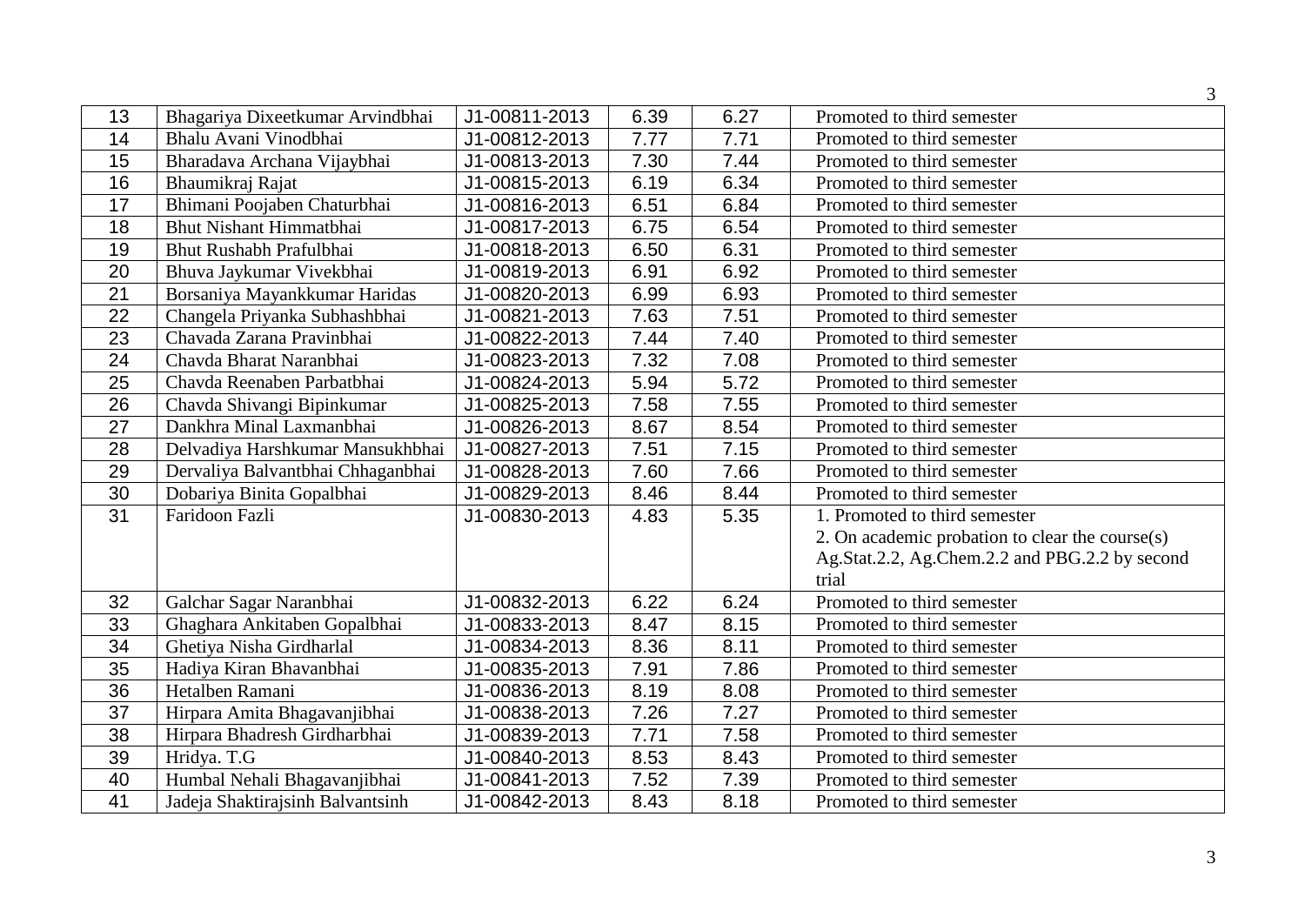| 42              | Jasani Dharmik Kanjibhai        | J1-00843-2013 | 6.07 | 6.11 | 1. Promoted to third semester                   |
|-----------------|---------------------------------|---------------|------|------|-------------------------------------------------|
|                 |                                 |               |      |      | 2. On academic probation to clear the course(s) |
|                 |                                 |               |      |      | Ag.Stat.2.2 by second trial                     |
| 43              | Jetpariya Chandresh Kantilal    | J1-00844-2013 | 6.60 | 6.52 | Promoted to third semester                      |
| 44              | Junjiya Sonalben Soningbhai     | J1-00845-2013 | 6.60 | 6.53 | Promoted to third semester                      |
| 45              | Kabariya Vivek Chaturbhai       | J1-00846-2013 | 6.84 | 6.80 | Promoted to third semester                      |
| 46              | Kakkad Deep Mukeshbhai          | J1-00847-2013 | 7.41 | 7.30 | Promoted to third semester                      |
| 47              | Kalariya Sonaliben Mahendrabhai | J1-00848-2013 | 7.91 | 7.66 | Promoted to third semester                      |
| 48              | Kapadiya Mehulkumar Dilipbhai   | J1-00850-2013 | 7.29 | 7.14 | Promoted to third semester                      |
| 49              | Kasundra Keyur Chandulal        | J1-00851-2013 | 7.31 | 7.24 | Promoted to third semester                      |
| 50              | <b>Khunt Krimpal Ratilal</b>    | J1-00852-2013 | 7.31 | 7.28 | Promoted to third semester                      |
| $\overline{51}$ | Korat Hiteshvariben Vijaybhai   | J1-00853-2013 | 8.32 | 8.00 | Promoted to third semester                      |
| 52              | Korat Nirav Mansukhbhai         | J1-00854-2013 | 8.33 | 8.26 | Promoted to third semester                      |
| 53              | Lakha Wasim Isabhai             | J1-00856-2013 | 6.12 | 6.42 | Promoted to third semester                      |
| 54              | Makadia Meeraben Manojkumar     | J1-00857-2013 | 7.17 | 7.20 | Promoted to third semester                      |
| $\overline{55}$ | Makwana Nayankumar Dilipbhai    | J1-00858-2013 | 7.25 | 7.41 | Promoted to third semester                      |
| 56              | Malam Kuldeep Vaidebhai         | J1-00859-2013 | 7.56 | 7.61 | Promoted to third semester                      |
| 57              | Malam Mayuri Jamanadas          | J1-00860-2013 | 8.15 | 8.22 | Promoted to third semester                      |
| 58              | Marakana Hardikkumar Jentilal   | J1-00861-2013 | 8.30 | 8.28 | Promoted to third semester                      |
| 59              | Mayur Kumar Sonagara            | J1-00862-2013 | 8.60 | 8.59 | Promoted to third semester                      |
| 60              | Mevada Ravina Rameshbhai        | J1-00863-2013 | 6.56 | 6.97 | Promoted to third semester                      |
| 61              | Mohammad Omer Hamidi            | J1-00864-2013 | 6.00 | 6.32 | Promoted to third semester                      |
| 62              | Monika Ranva                    | J1-00865-2013 | 8.22 | 8.07 | Promoted to third semester                      |
| 63              | Nagani Charlskumar Mukeshbhai   | J1-00866-2013 | 7.54 | 7.40 | Promoted to third semester                      |
| 64              | Odedara Bharati Arajan          | J1-00867-2013 | 6.25 | 6.47 | Promoted to third semester                      |
| 65              | Odedra Vanitaben Lakhmanbhai    | J1-00868-2013 | 7.58 | 7.39 | Promoted to third semester                      |
| 66              | Paghadar Priyank Jamanbhai      | J1-00869-2013 | 8.30 | 8.24 | Promoted to third semester                      |
| 67              | Panara Chintankumar Dinesh      | J1-00870-2013 | 6.34 | 6.35 | Promoted to third semester                      |
| 68              | Pandya Yash Sanatkumar          | J1-00871-2013 | 7.50 | 7.29 | Promoted to third semester                      |
| 69              | Pansuriya Yashkumar Ashokbhai   | J1-00872-2013 | 7.85 | 7.82 | Promoted to third semester                      |
| 70              | Pargi Ashokkumar Lalsinh        | J1-00873-2013 | 5.47 | 5.59 | 1. Promoted to third semester                   |
|                 |                                 |               |      |      | 2. On academic probation to clear the course(s) |
|                 |                                 |               |      |      | Ag.Stat.2.2 by second trial                     |
|                 |                                 |               |      |      |                                                 |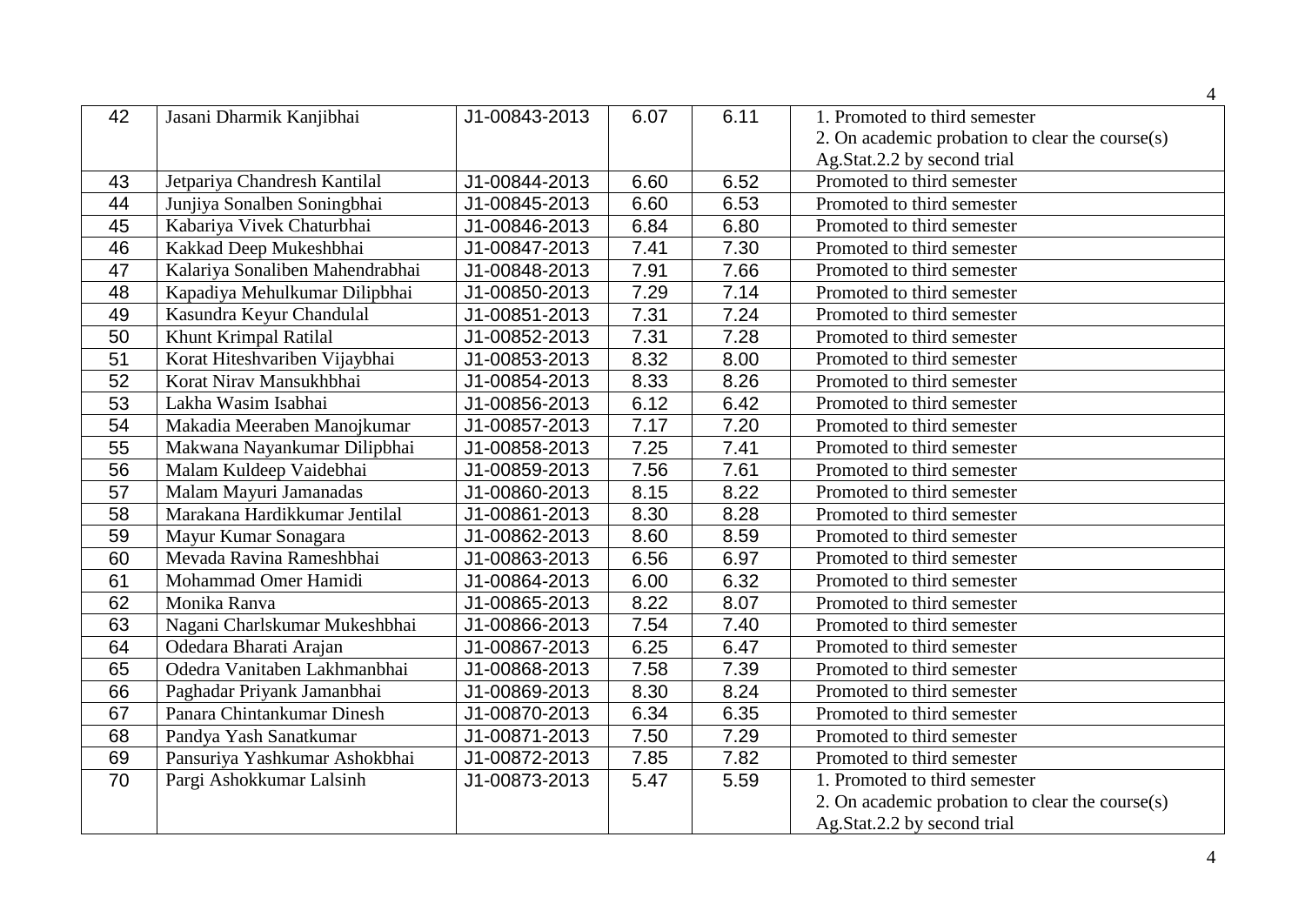|    |                                |               |      |      | 5 <sup>5</sup>                                    |
|----|--------------------------------|---------------|------|------|---------------------------------------------------|
| 71 | Pargi Jigneshbhai Ravjibhai    | J1-00636-2011 | 4.17 | 4.75 | 1. Promoted to third semester                     |
|    |                                |               |      |      | 2. On academic probation to clear the course(s)   |
|    |                                |               |      |      | Ag.Econ.2.1, Ag.Engg.2.1, Ag.Stat.2.2 and PBG.2.2 |
|    |                                |               |      |      | by second trial                                   |
| 72 | Parmar Karankumar Hiralal      | J1-00874-2013 | 6.09 | 6.21 | 1. Promoted to third semester                     |
|    |                                |               |      |      | 2. On academic probation to clear the course(s)   |
|    |                                |               |      |      | Ag.Econ.2.1 by second trial                       |
| 73 | Parmar Mittalbahen Chaturbhai  | J1-00875-2013 | 7.14 | 6.78 | Promoted to third semester                        |
| 74 | Parmar Pratik Mansukhbhai      | J1-00876-2013 | 7.22 | 6.96 | Promoted to third semester                        |
| 75 | Parmar Shraddhaben Ramsingbhai | J1-00877-2013 | 6.54 | 6.75 | Promoted to third semester                        |
| 76 | Patel Divyaben Hareshbhai      | J1-00878-2013 | 7.67 | 7.53 | Promoted to third semester                        |
| 77 | Patel Hetalkumari Chhabilbhai  | J1-00879-2013 | 5.86 | 6.28 | 1. Promoted to third semester                     |
|    |                                |               |      |      | 2. On academic probation to clear the course(s)   |
|    |                                |               |      |      | Ag.Stat.2.2 by second trial                       |
| 78 | Patel Jayprakash Vallabhbhai   | J1-00880-2013 | 6.24 | 5.98 | Promoted to third semester                        |
| 79 | Patel Vedangi Ashok            | J1-00881-2013 | 7.72 | 7.63 | Promoted to third semester                        |
| 80 | Patil Sandipkumar Lalabhai     | J1-00771-2012 | 4.90 | 5.28 | 1. Promoted to third semester                     |
|    |                                |               |      |      | 2. On academic probation to clear the course(s)   |
|    |                                |               |      |      | Ag.Econ.2.1, Ag.Stat.2.2 and Ag.Chem.2.2 by       |
|    |                                |               |      |      | second trial                                      |
| 81 | Piprotar Pratik Vijaybhai      | J1-00883-2013 | 7.56 | 7.60 | Promoted to third semester                        |
| 82 | Pithiya Divyesh Jagmalbhai     | J1-00884-2013 | 6.90 | 6.83 | Promoted to third semester                        |
| 83 | Pithiya Kuldipkumar Ramnikbhai | J1-00885-2013 | 7.42 | 7.27 | Promoted to third semester                        |
| 84 | Puchhadiya Komalben Maldebhai  | J1-00886-2013 | 6.97 | 6.99 | Promoted to third semester                        |
| 85 | Ram Anandkumar Arjanbhai       | J1-00887-2013 | 7.88 | 7.81 | Promoted to third semester                        |
| 86 | Rathava Sunilbhai Govindbhai   | J1-00889-2013 | 6.53 | 6.36 | Promoted to third semester                        |
| 87 | Rathod Rajsinh Bhupatbhai      | J1-00890-2013 | 6.03 | 6.06 | 1. Promoted to third semester                     |
|    |                                |               |      |      | 2. On academic probation to clear the course(s)   |
|    |                                |               |      |      | Ag.Econ.2.1 by second trial                       |
| 88 | Rathva Rohiniben Navalsingbhai | J1-00891-2013 | 5.40 | 5.57 | 1. Promoted to third semester                     |
|    |                                |               |      |      | 2. On academic probation to clear the course(s)   |
|    |                                |               |      |      | Ag.Stat.2.2 by second trial                       |
| 89 | Ratiya Puja Bhimabhai          | J1-00892-2013 | 7.59 | 7.19 | Promoted to third semester                        |

5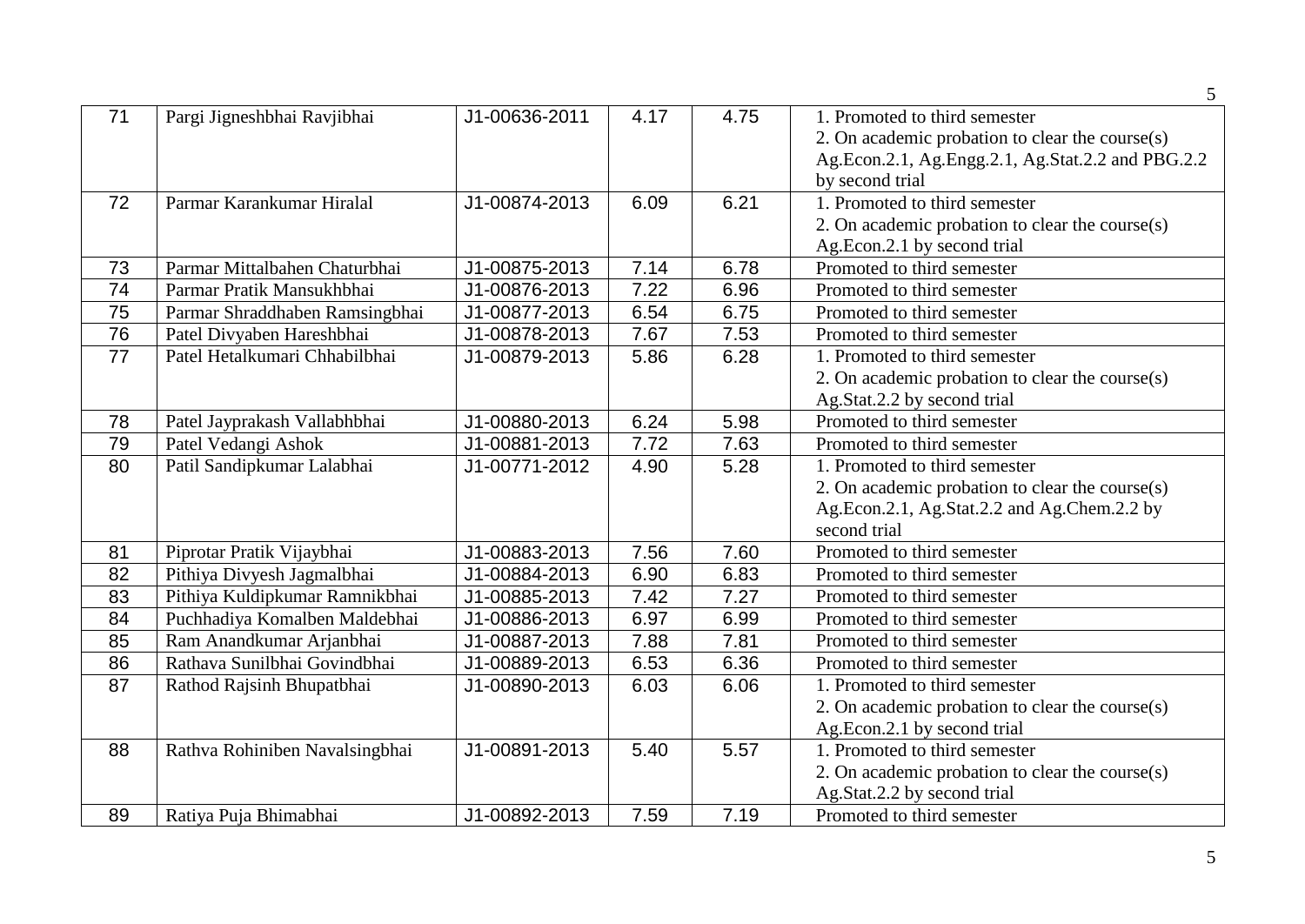|                 |                                   |               |      |      | 6                                               |
|-----------------|-----------------------------------|---------------|------|------|-------------------------------------------------|
| 90              | Roshan Kumar Singh                | J1-00893-2013 | 5.28 | 5.79 | 1. Promoted to third semester                   |
|                 |                                   |               |      |      | 2. On academic probation to clear the course(s) |
|                 |                                   |               |      |      | Ag.Econ.2.1 and Ag.Stat.2.2 by second trial     |
| 91              | Rupapara Mayuri Dipakbhai         | J1-00894-2013 | 7.78 | 7.73 | Promoted to third semester                      |
| 92              | Sangani Jaydip Ravajibhai         | J1-00895-2013 | 6.82 | 6.83 | Promoted to third semester                      |
| 93              | Sapra Rohitkumar Janabhai         | J1-00896-2013 | 6.15 | 6.04 | Promoted to third semester                      |
| 94              | Sariya Nareshkumar Babubhai       | J1-00897-2013 | 5.86 | 6.07 | 1. Promoted to third semester                   |
|                 |                                   |               |      |      | 2. On academic probation to clear the course(s) |
|                 |                                   |               |      |      | Ag.Stat.2.2 by second trial                     |
| 95              | Satasiya Bansikumar Ashokbhai     | J1-00898-2013 | 7.10 | 6.76 | Promoted to third semester                      |
| $\overline{96}$ | Savaliya Ankur Vinodbhai          | J1-00899-2013 | 7.45 | 7.37 | Promoted to third semester                      |
| 97              | Seta Sagar Narshibhai             | J1-00900-2013 | 7.86 | 7.60 | Promoted to third semester                      |
| 98              | Solanki Kirankumar Dineshbhai     | J1-00901-2013 | 6.22 | 6.20 | Promoted to third semester                      |
| 99              | Solanki Sandhya Mavjibhai         | J1-00902-2013 | 6.96 | 7.25 | Promoted to third semester                      |
| 100             | Sruthy. M                         | J1-00903-2013 | 8.57 | 8.58 | Promoted to third semester                      |
| 101             | Suresh Kumar                      | J1-00904-2013 | 7.86 | 7.98 | Promoted to third semester                      |
| 102             | Suva Aravindbhai Khimabhai        | J1-00905-2013 | 6.85 | 7.13 | Promoted to third semester                      |
| 103             | Talaviya Harshangkumar Govindbhai | J1-00906-2013 | 7.12 | 6.97 | Promoted to third semester                      |
| 104             | Tankodara Kalpeshkumar            | J1-00907-2013 | 7.03 | 6.89 | Promoted to third semester                      |
|                 | Dineshkumar                       |               |      |      |                                                 |
| 105             | Taral Naineshkumar Shankarlal     | J1-00908-2013 | 5.09 | 5.38 | 1. Promoted to third semester                   |
|                 |                                   |               |      |      | 2. On academic probation to clear the course(s) |
|                 |                                   |               |      |      | Ag.Econ.2.1 and Ag.Stat.2.2 by second trial     |
| 106             | Thakor Vinuji Valaji              | J1-00909-2013 | 6.98 | 7.07 | Promoted to third semester                      |
| 107             | Thesia Ravikumar Pravinbhai       | J1-00788-2012 | 6.03 | 5.96 | 1. Promoted to third semester                   |
|                 |                                   |               |      |      | 2. On academic probation to clear the course(s) |
|                 |                                   |               |      |      | Ag.Stat.2.2 by second trial                     |
| 108             | Thesiya Mayur Rajeshbhai          | J1-00910-2013 | 8.37 | 8.27 | Promoted to third semester                      |
| 109             | Trapasiya Akhsaykumar Pravinbhai  | J1-00911-2013 | 5.93 | 5.99 | Promoted to third semester                      |
| 110             | Trivedi Nikhil Pravinchandra      | J1-00912-2013 | 7.88 | 7.87 | Promoted to third semester                      |
| 111             | Vadhavana Sohankumar Bhaturbhai   | J1-00913-2013 | 8.94 | 8.81 | Promoted to third semester                      |
| 112             | Valiya Sanjaybhai Savajibhai      | J1-00914-2013 | 7.26 | 7.04 | Promoted to third semester                      |
| 113             | Vidya Mol.V                       | J1-00915-2013 | 8.63 | 8.56 | Promoted to third semester                      |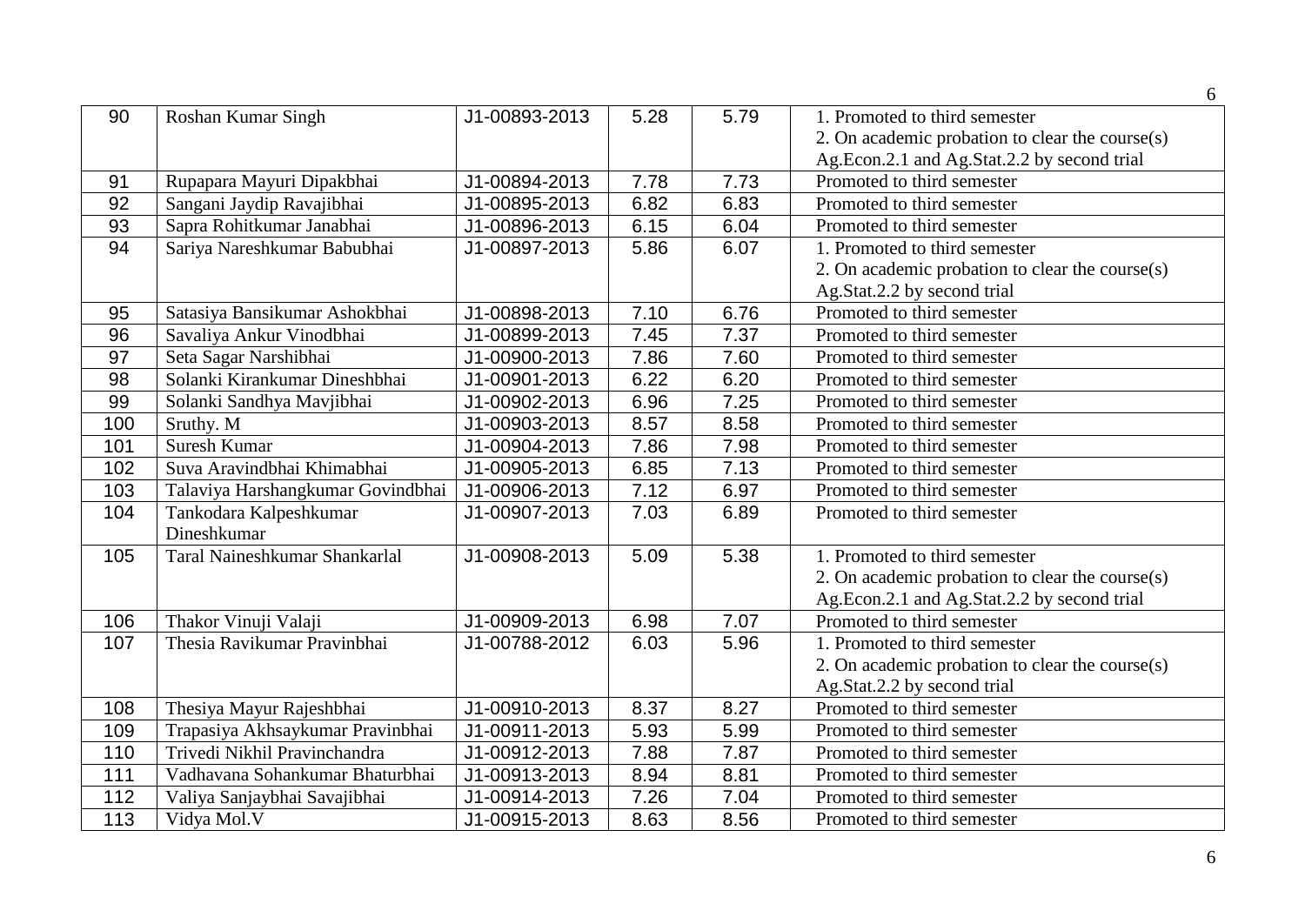| 114 | Vijaykumar Damor               | J1-00916-2013 | 6.87 | 7.26 | Promoted to third semester |
|-----|--------------------------------|---------------|------|------|----------------------------|
| 115 | Viramgama Dharaben Chhaganbhai | J1-00917-2013 | 7.28 | 7.07 | Promoted to third semester |
| 116 | Virani Hetviben Bharatbhai     | J1-00918-2013 | 8.79 | 8.61 | Promoted to third semester |
| 117 | Yogendra Singh                 | J1-00919-2013 | 7.33 | 7.57 | Promoted to third semester |
| 118 | Zala Dimpalben Mansinhbhai     | J1-00920-2013 | 7.09 | 7.00 | Promoted to third semester |
| 119 | Palas Nrugmala Maheshchandra   | J1-00533-2010 | 5.43 | 5.45 | Promoted to third semester |
| 120 | Rathod Mansukh Hakabhai        | J1-00545-2010 | 5.65 | 5.57 | Promoted to third semester |

The result of **THIRD SEMESTER (Supple.)** of **B.Sc. (Hons.) Agri.** degree course examination conducted by the Junagadh Agricultural University in the month of **June-2014** at College of Agriculture, JAU, Junagadh is declared as under.

| Seat                        | Name                          | Registration  | G.P.A.          | C.G.P.A.        | <b>REMARKS</b>                                  |
|-----------------------------|-------------------------------|---------------|-----------------|-----------------|-------------------------------------------------|
| No.                         |                               | Number        | obtained        | obtained        |                                                 |
|                             |                               |               | $(10.00)$ basis | $(10.00)$ basis |                                                 |
|                             | Bambhaniya Bhaveshkumar       | JD1-0021-2013 | 4.35            | 4.35            | 1. Not promoted to fourth semester              |
|                             | Pithabhai                     |               |                 |                 | 2. On academic probation to clear the course(s) |
|                             |                               |               |                 |                 | Agron.3.5, PBG.3.3, Hort.3.2, Pl.Phy.3.1,       |
|                             |                               |               |                 |                 | Ag.Ento.3.1 and Ag.Engg.3.2 by third trial      |
| $\mathcal{D}_{\mathcal{L}}$ | Bed Rahul Parabatbhai         | J1-00486-2010 | 5.46            | 5.40            | Promoted to fifth semester                      |
| 3                           | Dhakel Bharatsinh Jivabhai    | JD1-0024-2013 | 6.58            | 6.58            | Promoted to fifth semester                      |
| 4                           | Dhola Pradipkumar Harsurbhai  | J1-00413-2009 | 5.50            | 5.46            | Promoted to fifth semester                      |
| 5                           | Hadiya Hardikkumar Hakabhai   | J1-00597-2011 | 5.84            | 5.64            | Promoted to fifth semester                      |
| 6                           | Kachhot Laxman Miyatbhai      | JD1-0030-2013 | 5.93            | 5.93            | Promoted to fifth semester                      |
| 7                           | Palas Nrugmala Maheshchandra  | J1-00533-2010 | 5.46            | 5.45            | Promoted to fourth semester                     |
| 8                           | Rathod Mansukh Hakabhai       | J1-00545-2010 | 5.55            | 5.56            | Promoted to fourth semester                     |
| 9                           | Sisara Maheshbhai Narsinhbhai | J1-00658-2011 | 5.69            | 5.60            | Promoted to fifth semester                      |

The result of **FOURTH SEMESTER (Regular)** of **B.Sc. (Hons.) Agri.** degree course examination conducted by the Junagadh Agricultural University in the month of **June-2014** at College of Agriculture, JAU, Junagadh is declared as under.

| Seat | Name                     | Registration  | G.P.A.   | C.G.P.A. | <b>REMARKS</b>             |
|------|--------------------------|---------------|----------|----------|----------------------------|
| No.  |                          | Number        | obtained | obtained |                            |
|      |                          |               | (10.00)  | (10.00)  |                            |
|      |                          |               | basis    | basis    |                            |
|      | Akabari Karan Rajeshbhai | J1-00681-2012 | 7.66     | 7.34     | Promoted to fifth semester |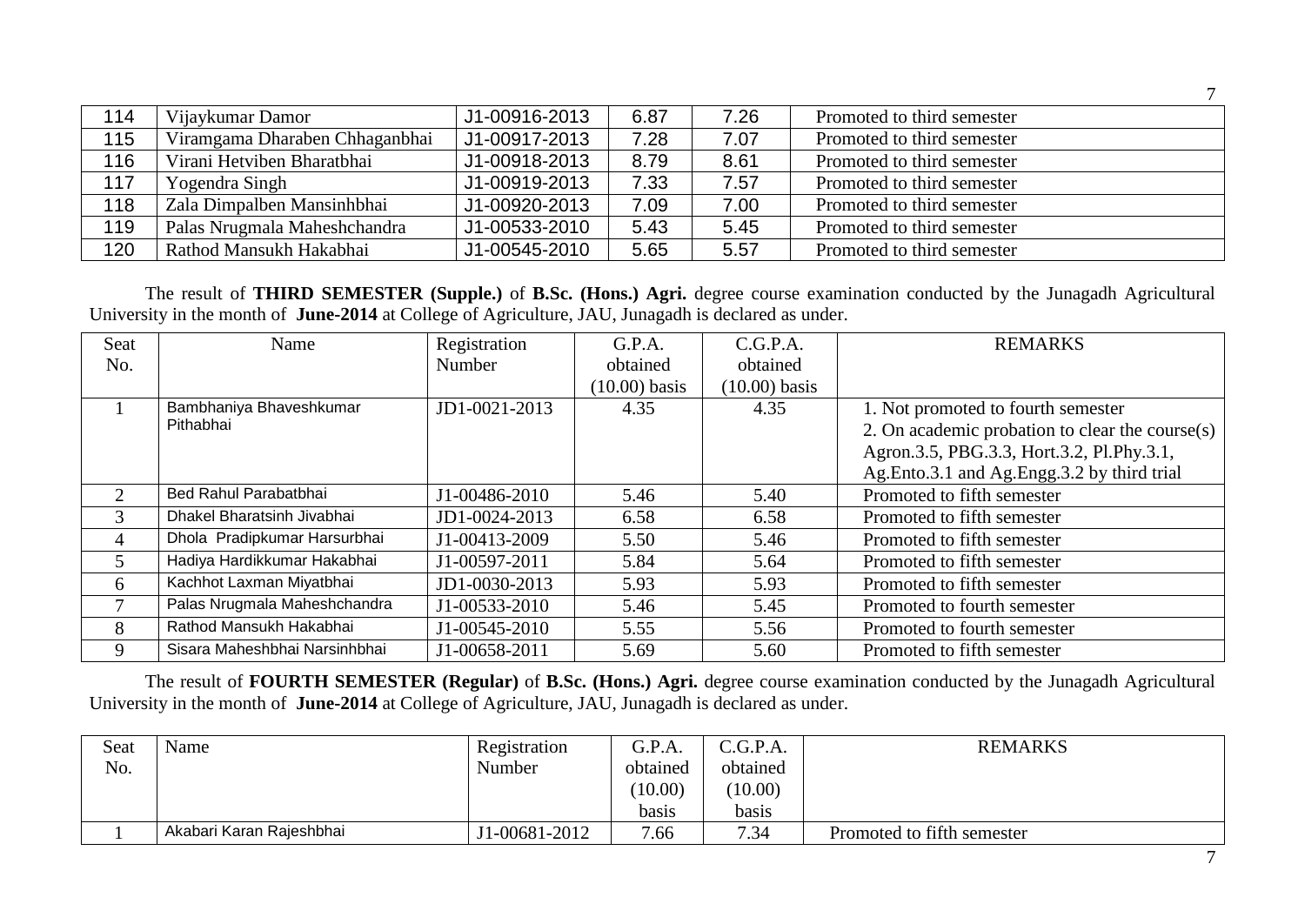| $\overline{2}$ | Anjana Panera                    | J1-00682-2012               | 8.93 | 8.61 | Promoted to fifth semester                      |
|----------------|----------------------------------|-----------------------------|------|------|-------------------------------------------------|
| 3              | Ansodariya Samir Narendrabhai    | J1-00683-2012               | 7.68 | 7.09 | Promoted to fifth semester                      |
| $\overline{4}$ | Apnesh Kumar Katara              | J1-00684-2012               | 7.80 | 7.44 | Promoted to fifth semester                      |
| 5              | Aprajita Kesarwani               | J1-00685-2012               | 8.38 | 8.18 | Promoted to fifth semester                      |
| 6              | <b>Atul Rathava</b>              | J1-00686-2012               | 8.30 | 7.96 | Promoted to fifth semester                      |
| $\overline{7}$ | Bajaniya Nidhiben Arjanbhai      | J1-00687-2012               | 7.77 | 6.87 | Promoted to fifth semester                      |
| 8              | Baldaniya Manishbhai Jodhabhai   | J1-00688-2012               | 7.67 | 6.76 | Promoted to fifth semester                      |
| 9              | Bambhaniya Pankajbhai Dheerubhai | J1-00689-2012               | 6.00 | 5.90 | 1. Promoted to fifth semester                   |
|                |                                  |                             |      |      | 2. On academic probation to clear the course(s) |
|                |                                  |                             |      |      | LPM.4.1 by second trial                         |
| 10             | Barad Sachin Haribhai            | J1-00690-2012               | 7.00 | 6.48 | Promoted to fifth semester                      |
| 11             | Baraiya Vipul Karshan            | J1-00691-2012               | 8.01 | 7.43 | Promoted to fifth semester                      |
| 12             | Baria Vishalkumar Amarsinh       | $\overline{J1}$ -00692-2012 | 7.22 | 6.81 | Promoted to fifth semester                      |
| 13             | Barsiya Rutuben Arvindbhai       | J1-00693-2012               | 8.70 | 8.05 | Promoted to fifth semester                      |
| 14             | Bavaliya Hasmukhbhai Jemabhai    | J1-00694-2012               | 8.06 | 7.82 | Promoted to fifth semester                      |
| 15             | Bavisa Rupaben Vinubhai          | J1-00695-2012               | 8.30 | 7.82 | Promoted to fifth semester                      |
| 16             | Bed Rahul Parabatbhai            | J1-00486-2010               | 5.41 | 5.40 | 1. Promoted to fifth semester                   |
|                |                                  |                             |      |      | 2. On academic probation to clear the course(s) |
|                |                                  |                             |      |      | LPM.4.1 and Ag.Econ.4.3 by second trial         |
| 17             | Bhalodia Brijesh Harsukhbhai     | J1-00696-2012               | 7.14 | 6.78 | Promoted to fifth semester                      |
| 18             | <b>Bhanderi Hiren Dheerajlal</b> | J1-00697-2012               | 7.33 | 6.99 | Promoted to fifth semester                      |
| 19             | Bhoot Harikrushn Vallabhbhai     | J1-00698-2012               | 7.20 | 6.74 | Promoted to fifth semester                      |
| 20             | Bhut Vishal Vasharambhai         | J1-00699-2012               | 6.97 | 6.57 | Promoted to fifth semester                      |
| 21             | <b>Bhutiya Dinesh Jiva</b>       | JD1-0022-2013               | 7.00 | 6.69 | Promoted to fifth semester                      |
| 22             | Borad Mayur Goradhanbhai         | JD1-0023-2013               | 7.74 | 7.56 | Promoted to fifth semester                      |
| 23             | Chaudhari Ankitkumar Ashokbhai   | J1-00700-2012               | 8.22 | 7.83 | Promoted to fifth semester                      |
| 24             | Chauhan Pratikkumar Sudhirbhai   | J1-00701-2012               | 7.86 | 7.36 | Promoted to fifth semester                      |
| 25             | Chauhan Vivek Ashwinbhai         | J1-00702-2012               | 7.17 | 6.24 | Promoted to fifth semester                      |
| 26             | Chavda Nikunj Shivrambhai        | J1-00703-2012               | 8.33 | 7.63 | Promoted to fifth semester                      |
| 27             | Chovatia Keyur Gangdasbhai       | J1-00704-2012               | 7.28 | 7.02 | Promoted to fifth semester                      |
| 28             | Chovatiya Pragnesh Narendrabhai  | J1-00705-2012               | 7.38 | 7.41 | Promoted to fifth semester                      |
| 29             | Chovatiya Ronakkumar Pravinbhai  | J1-00706-2012               | 6.03 | 5.79 | Promoted to fifth semester                      |
| 30             | Damor Mayurkumar Premjibhai      | J1-00707-2012               | 7.52 | 7.04 | Promoted to fifth semester                      |
|                |                                  |                             |      |      |                                                 |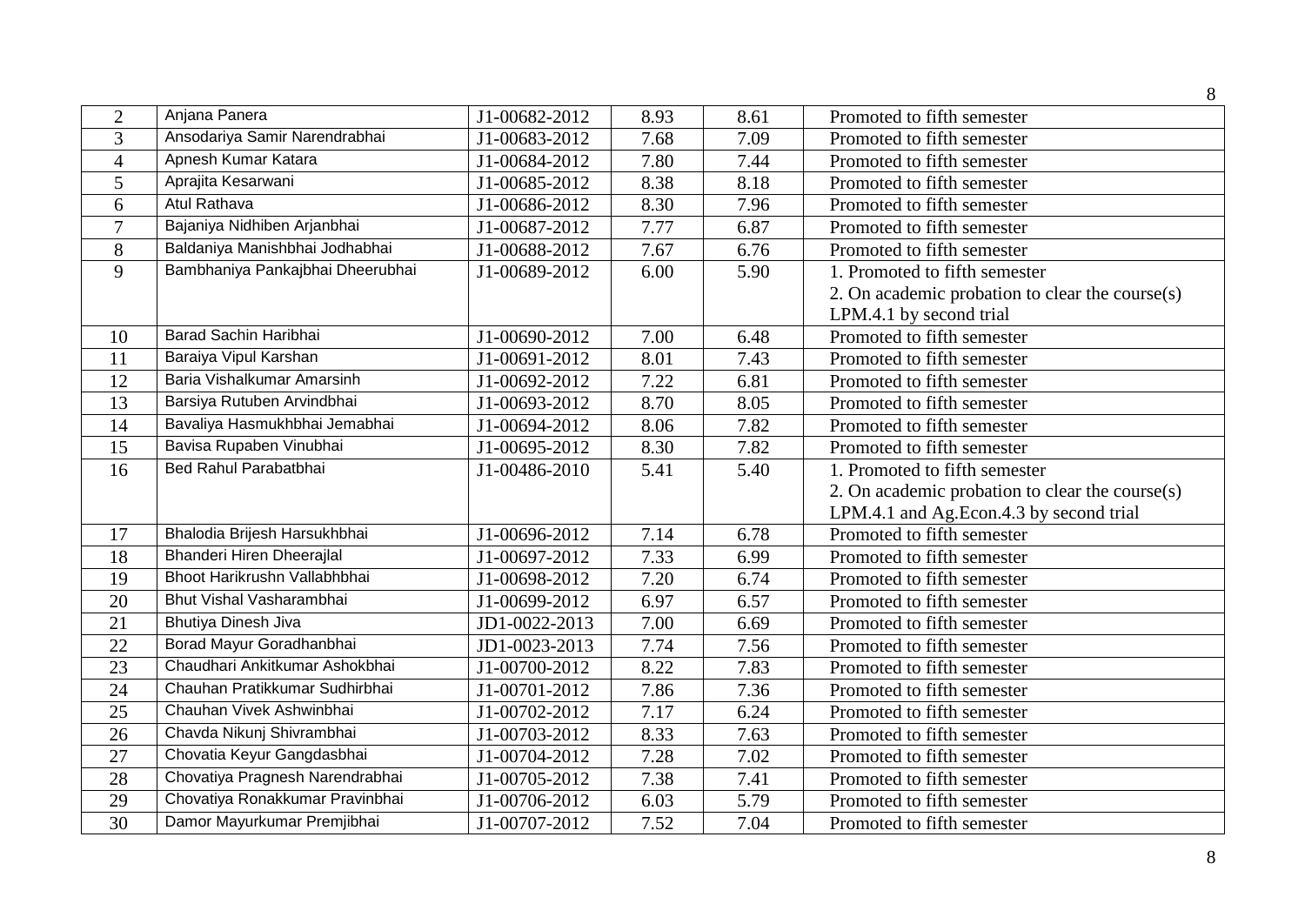| 31              | Davara Monaliben Ashokbhai         | J1-00708-2012 | 7.85 | 7.32 | Promoted to fifth semester                      |
|-----------------|------------------------------------|---------------|------|------|-------------------------------------------------|
| 32              | Deep Kumar                         | J1-00709-2012 | 8.30 | 7.67 | Promoted to fifth semester                      |
| $\overline{33}$ | Delvadiya Indrajay Ratilal         | J1-00710-2012 | 8.39 | 7.85 | Promoted to fifth semester                      |
| 34              | Dhakel Bharatsinh Jivabhai         | JD1-0024-2013 | 6.93 | 6.75 | Promoted to fifth semester                      |
| 35              | <b>Dhaval Gohel</b>                | J1-00711-2012 | 8.60 | 8.07 | Promoted to fifth semester                      |
| 36              | Dhola Pradipkumar Harsurbhai       | J1-00413-2009 | 6.01 | 5.59 | 1. Promoted to fifth semester                   |
|                 |                                    |               |      |      | 2. On academic probation to clear the course(s) |
|                 |                                    |               |      |      | LPM.4.1 by second trial                         |
| 37              | Dholakia Hemang Prakashchandra     | J1-00712-2012 | 6.84 | 6.67 | Promoted to fifth semester                      |
| 38              | Dodiya Digvijaysinh Ashokbhai      | JD1-0025-2013 | 6.20 | 6.17 | Promoted to fifth semester                      |
| $\overline{39}$ | Donga Abhishek Shashikantbhai      | J1-00713-2012 | 7.84 | 7.30 | Promoted to fifth semester                      |
| 40              | Faldu Tarang Ashokbhai             | J1-00714-2012 | 8.17 | 7.78 | Promoted to fifth semester                      |
| 41              | Gadhiya Kavitaben Kanubhai         | J1-00715-2012 | 8.49 | 8.12 | Promoted to fifth semester                      |
| 42              | Gajera Foram Vitthalbhai           | J1-00716-2012 | 7.90 | 7.51 | Promoted to fifth semester                      |
| 43              | Gajera Vipulkumar Chandubhai       | J1-00717-2012 | 7.61 | 7.13 | Promoted to fifth semester                      |
| 44              | Ganvit Jigneshkumar Bhagubhai      | J1-00718-2012 | 7.83 | 7.00 | Promoted to fifth semester                      |
| 45              | Gediya Laljibhai Naranbhai         | J1-00719-2012 | 8.47 | 8.38 | Promoted to fifth semester                      |
| 46              | Ghetiya Krupaben Pravinbhai        | J1-00720-2012 | 8.10 | 7.68 | Promoted to fifth semester                      |
| 47              | Ghodasara Parimalbhai Mansukhbhai  | JD1-0026-2013 | 7.96 | 7.80 | Promoted to fifth semester                      |
| 48              | Ginoya Aarti Vrajlal               | J1-00721-2012 | 8.01 | 7.60 | Promoted to fifth semester                      |
| 49              | Godhani Mitalben Rameshbhai        | J1-00722-2012 | 8.27 | 7.62 | Promoted to fifth semester                      |
| 50              | Gojiya Piyushkumar Haradasbhai     | JD1-0027-2013 | 6.65 | 6.51 | Promoted to fifth semester                      |
| $\overline{51}$ | Gondaliya Krupal Pravinbhai        | J1-00723-2012 | 7.26 | 6.65 | Promoted to fifth semester                      |
| 52              | Gothaliya Dikshita Rajeshbhai      | J1-00724-2012 | 8.52 | 8.25 | Promoted to fifth semester                      |
| 53              | Gothi Rajesh Dhirajlal             | J1-00725-2012 | 6.08 | 5.94 | Promoted to fifth semester                      |
| 54              | Hadavani Janakiben Kantibhai       | J1-00726-2012 | 8.49 | 8.22 | Promoted to fifth semester                      |
| 55              | Hadiya Hardikkumar Hakabhai        | J1-00597-2011 | 5.99 | 5.72 | Promoted to fifth semester                      |
| $\overline{56}$ | Hapani Vivek Vasantbhai            | J1-00727-2012 | 6.84 | 6.71 | Promoted to fifth semester                      |
| 57              | Hingladiya Jigneshkumar Prabhubhai | J1-00728-2012 | 7.60 | 7.37 | Promoted to fifth semester                      |
| 58              | Hirani Nikunj Bharatbhai           | J1-00729-2012 | 8.08 | 7.93 | Promoted to fifth semester                      |
| 59              | Hirapara Monika Mansukhbhai        | J1-00730-2012 | 8.10 | 7.30 | Promoted to fifth semester                      |
| 60              | Jadav Aniruddhsinh Haribhai        | J1-00731-2012 | 7.27 | 6.79 | Promoted to fifth semester                      |
| 61              | Jadav Danabhai Arjanbhai           | J1-00732-2012 | 7.92 | 7.39 | Promoted to fifth semester                      |
|                 |                                    |               |      |      |                                                 |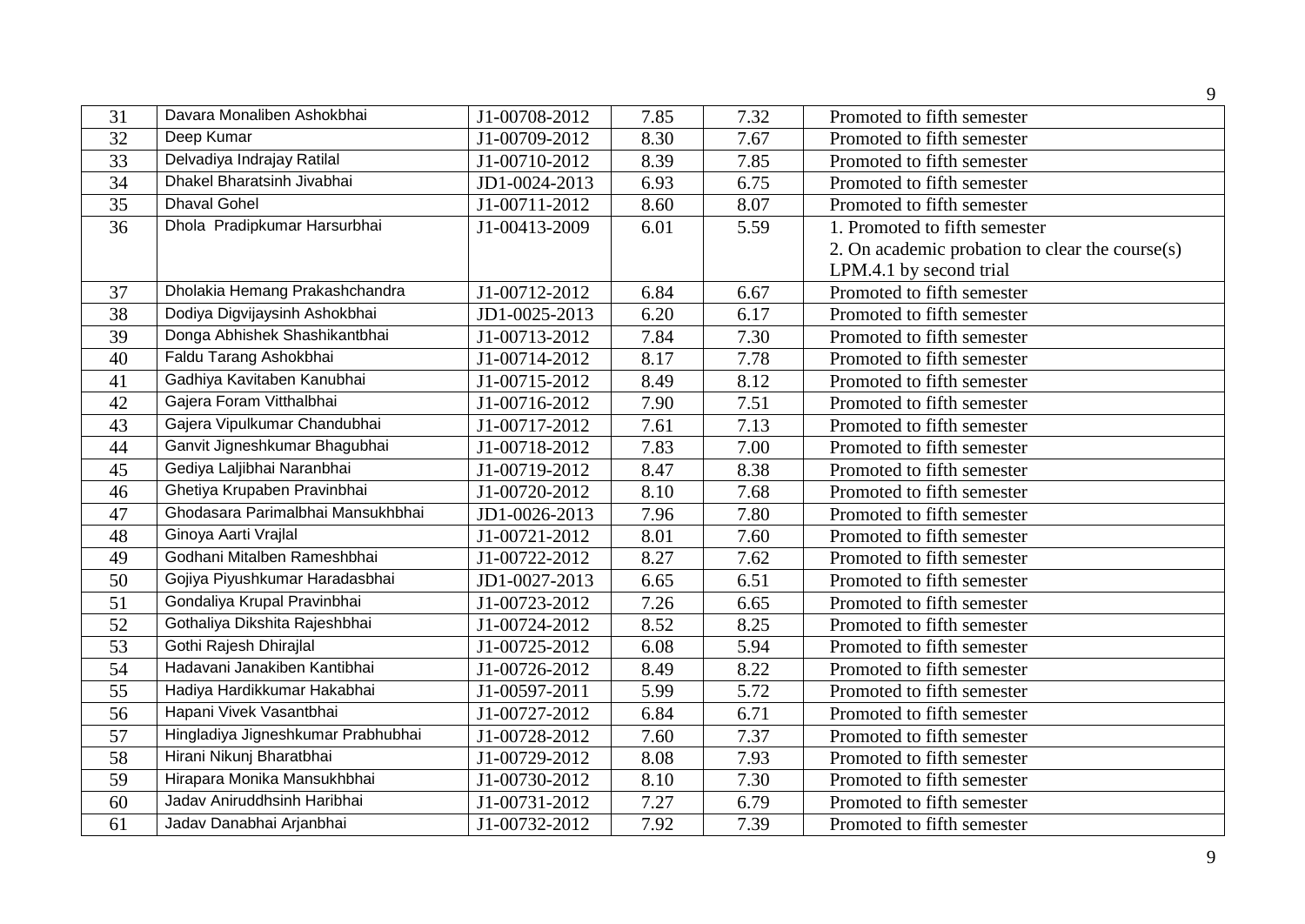|                 |                                   |               |      |      | 10                                              |
|-----------------|-----------------------------------|---------------|------|------|-------------------------------------------------|
| 62              | Jadeja Khushbuba Mahavirsinh      | J1-00733-2012 | 7.93 | 7.43 | Promoted to fifth semester                      |
| 63              | Jadeja Vihal Karshanbhai          | J1-00734-2012 | 6.67 | 6.30 | Promoted to fifth semester                      |
| 64              | Jivani Harshal Kishorbhai         | J1-00735-2012 | 8.25 | 7.98 | Promoted to fifth semester                      |
| $\overline{65}$ | Joshi Bhartiben Mahashankarbhai   | J1-00736-2012 | 8.31 | 7.98 | Promoted to fifth semester                      |
| 66              | Jotangiya Kartikkumar Shambhubhai | JD1-0029-2013 | 8.01 | 7.81 | Promoted to fifth semester                      |
| 67              | Kachhadiya Ketan Dhirubhai        | J1-00607-2011 | 6.87 | 6.54 | Promoted to fifth semester                      |
| 68              | Kachhadiya Tarun Batukbhai        | J1-00737-2012 | 7.18 | 6.75 | Promoted to fifth semester                      |
| 69              | Kachhot Laxman Miyatbhai          | JD1-0030-2013 | 6.62 | 6.26 | Promoted to fifth semester                      |
| $\overline{70}$ | Kamani Kishan Bhikhabhai          | J1-00738-2012 | 7.85 | 7.56 | Promoted to fifth semester                      |
| $\overline{71}$ | Kamriya Rasik Rameshbhai          | JD1-0031-2013 | 6.82 | 6.61 | Promoted to fifth semester                      |
| 72              | Kandoriya Arasi Naran             | JD1-0032-2013 | 7.15 | 6.91 | Promoted to fifth semester                      |
| 73              | Kaneria Prashant Bharatbhai       | J1-00739-2012 | 7.94 | 7.92 | Promoted to fifth semester                      |
| 74              | Kantariya Ghanshyambhai Kalabhai  | J1-00740-2012 | 7.10 | 6.64 | Promoted to fifth semester                      |
| 75              | Kapuriya Tushar Dineshbhai        | J1-00741-2012 | 7.84 | 7.41 | Promoted to fifth semester                      |
| 76              | Karangiya Sanjay Hebhabhai        | JD1-0033-2013 | 7.26 | 7.08 | Promoted to fifth semester                      |
| $\overline{77}$ | Kathrotiya Krunal Vinubhai        | J1-00616-2011 | 6.81 | 6.40 | Promoted to fifth semester                      |
| 78              | Kher Bharat Rashingbhai           | JD1-0034-2013 | 6.25 | 6.14 | Promoted to fifth semester                      |
| 79              | Km Sonam Rani Agrahari            | J1-00746-2012 | 8.60 | 8.11 | Promoted to fifth semester                      |
| 80              | Kotak Jigar Narendrabhai          | J1-00747-2012 | 8.00 | 7.51 | Promoted to fifth semester                      |
| $\overline{81}$ | Kucha Hareshkumar Chhaganbhai     | J1-00748-2012 | 7.22 | 6.88 | Promoted to fifth semester                      |
| 82              | Lakhanotra Pankajbhai Bhimabhai   | JD1-0035-2013 | 6.76 | 6.65 | Promoted to fifth semester                      |
| 83              | Lakhlani Manshiben Maheshkumar    | J1-00749-2012 | 8.34 | 7.83 | Promoted to fifth semester                      |
| 84              | Luna Khimanand Samrabhai          | J1-00750-2012 | 7.19 | 6.61 | Promoted to fifth semester                      |
| 85              | Lunagariya Nidhi Pravinbhai       | J1-00751-2012 | 8.00 | 7.67 | Promoted to fifth semester                      |
| 86              | Maru Milankumar Govindbhai        | J1-00529-2010 | 6.41 | 6.27 | Promoted to fifth semester                      |
| 87              | Marvaniya Bhargav Gordhanbhai     | J1-00752-2012 | 6.95 | 7.01 | Promoted to fifth semester                      |
| 88              | Monika Jilowa                     | J1-00753-2012 | 8.40 | 7.97 | Promoted to fifth semester                      |
| 89              | Ms. Meenu Meena                   | J1-00754-2012 | 7.79 | 7.38 | Promoted to fifth semester                      |
| 90              | Naghera Prakash Ramasibhai        | J1-00755-2012 | 5.83 | 5.81 | 1. Promoted to fifth semester                   |
|                 |                                   |               |      |      | 2. On academic probation to clear the course(s) |
|                 |                                   |               |      |      | LPM.4.1 by second trial                         |
| 91              | Nakum Sanjaybhai Dahyabhai        | J1-00756-2012 | 7.50 | 6.74 | Promoted to fifth semester                      |
| $\overline{92}$ | Padaliya Shivam Rameshbhai        | J1-00758-2012 | 8.19 | 7.61 | Promoted to fifth semester                      |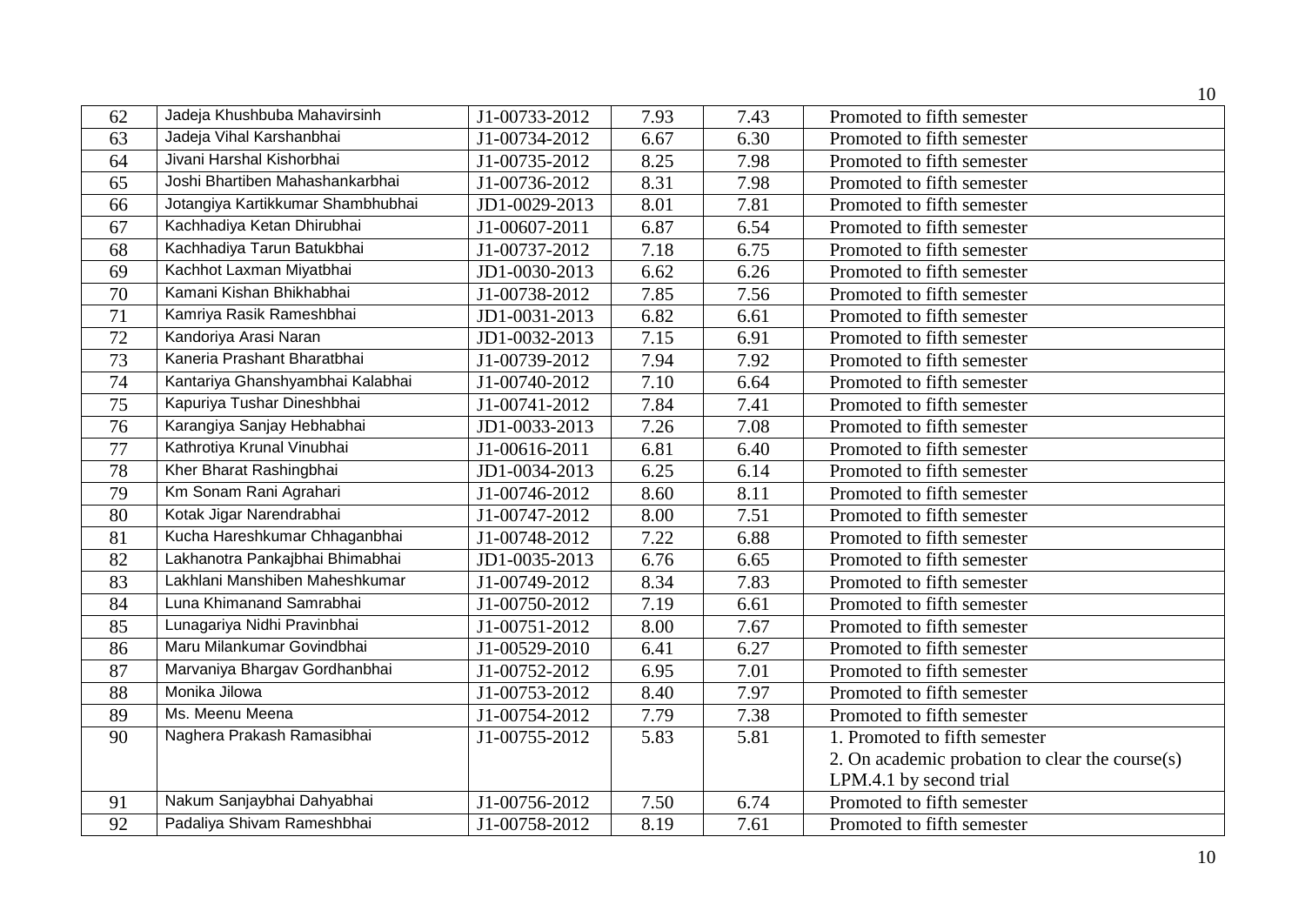|     |                                 |                             |      |      | 11                                              |
|-----|---------------------------------|-----------------------------|------|------|-------------------------------------------------|
| 93  | Padavi Saraswati Rameshbhai     | J1-00759-2012               | 6.68 | 6.22 | Promoted to fifth semester                      |
| 94  | Padmani Sumitkumar Gordhanbhai  | J1-00760-2012               | 7.52 | 7.15 | Promoted to fifth semester                      |
| 95  | Parmar Bhavanaben Ramsinh       | $\overline{J}$ 1-00761-2012 | 7.08 | 6.81 | Promoted to fifth semester                      |
| 96  | Parmar Hiteshkumar Dalsukhbhai  | J1-00762-2012               | 7.05 | 6.71 | Promoted to fifth semester                      |
| 97  | Parmar Jayketu Ashvinbhai       | J1-00639-2011               | 6.24 | 6.05 | Promoted to fifth semester                      |
| 98  | Parmar Vinod Karshanbhai        | J1-00764-2012               | 7.30 | 6.76 | Promoted to fifth semester                      |
| 99  | Patat Rakesh Dharnatbhai        | J1-00765-2012               | 6.66 | 6.40 | Promoted to fifth semester                      |
| 100 | Patel Divya Sunilkumar          | J1-00766-2012               | 8.57 | 7.88 | Promoted to fifth semester                      |
| 101 | Patel Hetalben Jesingbhai       | J1-00767-2012               | 7.06 | 6.60 | Promoted to fifth semester                      |
| 102 | Patel Himalay Rajeshbhai        | J1-00768-2012               | 8.87 | 8.32 | Promoted to fifth semester                      |
| 103 | Patel Hiralkumar Narottambhai   | J1-00769-2012               | 7.44 | 6.59 | Promoted to fifth semester                      |
| 104 | Pateliya Anilkumar Bhagvanbhai  | J1-00770-2012               | 7.36 | 6.88 | Promoted to fifth semester                      |
| 105 | Popaliya Madhavi Jagdishbhai    | J1-00772-2012               | 8.17 | 7.98 | Promoted to fifth semester                      |
| 106 | Popaniya Mitalben Dudabhai      | J1-00773-2012               | 7.70 | 7.27 | Promoted to fifth semester                      |
| 107 | Poshiya Prima Girdharbhai       | J1-00774-2012               | 8.12 | 7.59 | Promoted to fifth semester                      |
| 108 | Prakashsinh Rathava             | J1-00775-2012               | 8.22 | 8.07 | Promoted to fifth semester                      |
| 109 | Purohit Harsh Bharatkumar       | J1-00776-2012               | 6.55 | 6.43 | Promoted to fifth semester                      |
| 110 | Raiyani Vipul Nitinbhai         | J1-00777-2012               | 7.94 | 7.33 | Promoted to fifth semester                      |
| 111 | Rathod Atulkumar Rameshbhai     | J1-00778-2012               | 7.21 | 6.78 | Promoted to fifth semester                      |
| 112 | Rathod Maheshkumar Bhagvanbhai  | S1-00697-2012               | 6.54 | 6.39 | Promoted to fifth semester                      |
| 113 | Ribadiya Truptiben Rajeshbhai   | J1-00780-2012               | 7.99 | 7.48 | Promoted to fifth semester                      |
| 114 | Rupapara Bhavinkumar Rameshbhai | J1-00781-2012               | 7.99 | 7.79 | Promoted to fifth semester                      |
| 115 | Satasiya Parth Ashvinbhai       | J1-00652-2011               | 6.31 | 5.98 | 1. Promoted to fifth semester                   |
|     |                                 |                             |      |      | 2. On academic probation to clear the course(s) |
|     |                                 |                             |      |      | LPM.4.1 by second trial                         |
| 116 | Savaliya Hitesh Bhikhubhai      | J1-00782-2012               | 7.34 | 6.73 | Promoted to fifth semester                      |
| 117 | Shekhada Maulik Rameshbhai      | J1-00783-2012               | 8.03 | 7.71 | Promoted to fifth semester                      |
| 118 | Sisara Maheshbhai Narsinhbhai   | J1-00658-2011               | 5.85 | 5.66 | Promoted to fifth semester                      |
| 119 | Solanki Kevalbhai Dilipsinh     | J1-00785-2012               | 6.70 | 6.40 | Promoted to fifth semester                      |
| 120 | Surbhi Kansagara                | J1-00786-2012               | 7.78 | 7.57 | Promoted to fifth semester                      |
| 121 | Tank Parakramsinh Bhagvatsinh   | J1-00662-2011               | 6.08 | 5.75 | 1. Promoted to fifth semester                   |
|     |                                 |                             |      |      | 2. On academic probation to clear the course(s) |
|     |                                 |                             |      |      | Ag.Econ.4.3 by second trial                     |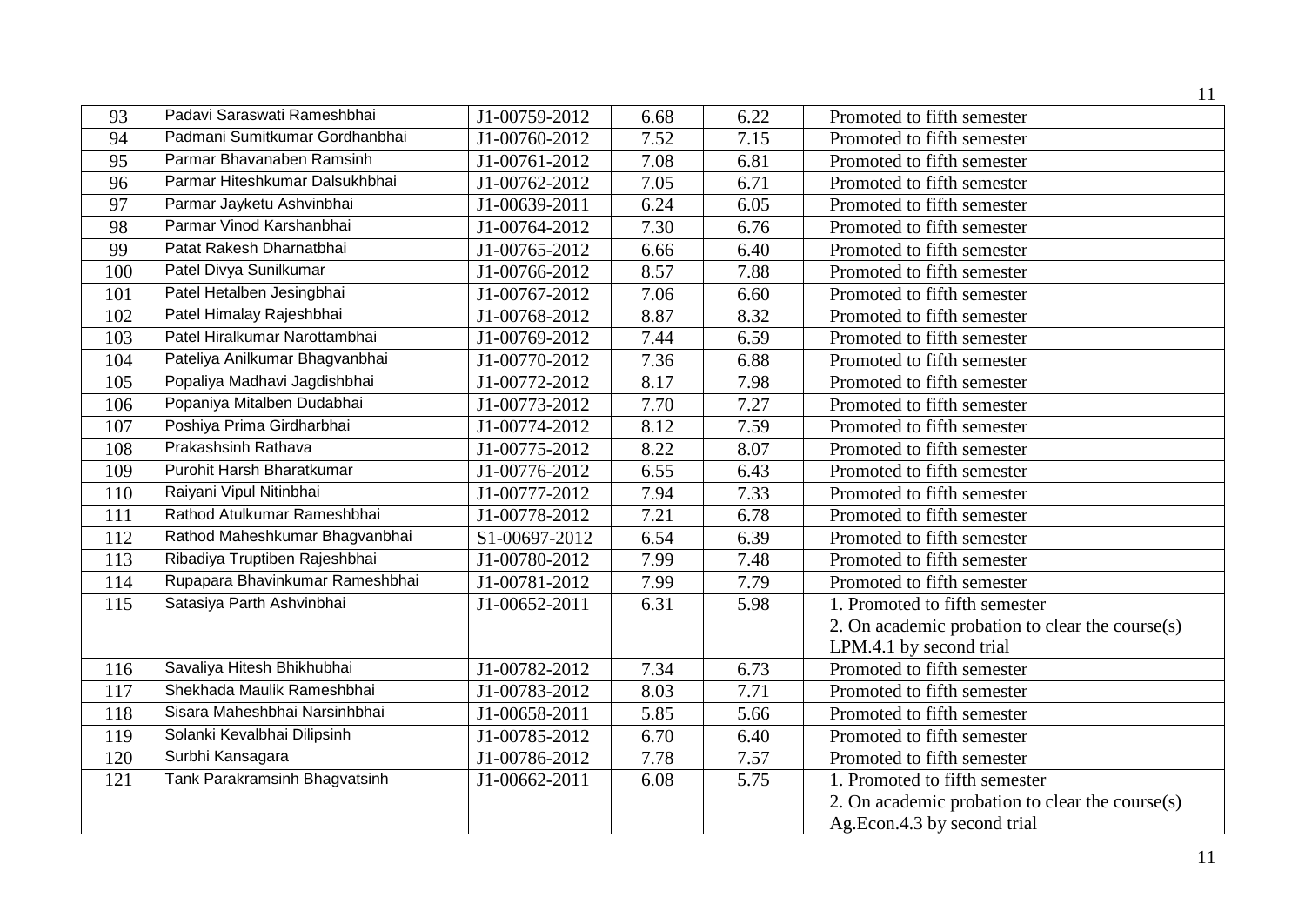|     |                                    |               |      |      | 12                         |
|-----|------------------------------------|---------------|------|------|----------------------------|
| 122 | Trivedi Sandhyaben Kiritkumar      | J1-00789-2012 | 7.58 | 6.98 | Promoted to fifth semester |
| 123 | Usadadiya Kristalben Narendrakumar | J1-00790-2012 | 7.61 | 7.46 | Promoted to fifth semester |
| 124 | Vadaliya Bhumikaben Mansukhbhai    | J1-00791-2012 | 8.40 | 8.08 | Promoted to fifth semester |
| 125 | Vadhel Mukeshkumar Babubhai        | J1-00792-2012 | 6.93 | 6.31 | Promoted to fifth semester |
| 126 | Vadher Vishalkumar Balubhai        | JD1-0036-2013 | 6.81 | 6.71 | Promoted to fifth semester |
| 127 | Vaghasiya Krupali Parsotambhai     | J1-00793-2012 | 7.92 | 7.62 | Promoted to fifth semester |
| 128 | Vaja Abdulmunaf Shafi              | J1-00794-2012 | 6.97 | 6.62 | Promoted to fifth semester |
| 129 | Vaja Ashvinkumar Arashibhai        | JD1-0037-2013 | 7.37 | 6.89 | Promoted to fifth semester |
| 130 | Vekariya Chiragkumar Chandulal     | J1-00672-2011 | 5.81 | 5.66 | Promoted to fifth semester |
| 131 | Vithani Abhishek Kishorbhai        | JD1-0038-2013 | 6.51 | 6.22 | Promoted to fifth semester |
| 132 | Vithlani Abhi Sunilbhai            | J1-00795-2012 | 6.41 | 6.29 | Promoted to fifth semester |
| 133 | Vora Kinjal Vinodrai               | J1-00796-2012 | 6.84 | 6.26 | Promoted to fifth semester |
| 134 | Zala Prashantkumar Haribhai        | J1-00797-2012 | 6.98 | 6.41 | Promoted to fifth semester |
| 135 | Zinzala Sumitaben Nanabhai         | J1-00798-2012 | 8.11 | 7.67 | Promoted to fifth semester |
| 136 | <b>Taral Bipinkumar Kantilal</b>   | J1-00555-2010 | 5.53 | 5.53 | Promoted to fifth semester |

No. JAU / REG / EXAM /T-2 / 5259-61 / 2014 **REGISTRAR** Date: 05/08/2014.

# **Copy f.w.cs. to** :<br>1. The Princ

- 1. The Principal, College of Agriculture, JAU, Junagadh (5 copies)<br>2. The Director of Students' Welfare, JAU, Junagadh
- 2. The Director of Students' Welfare, JAU, Junagadh<br>3. Table-4 of this branch
- Table-4 of this branch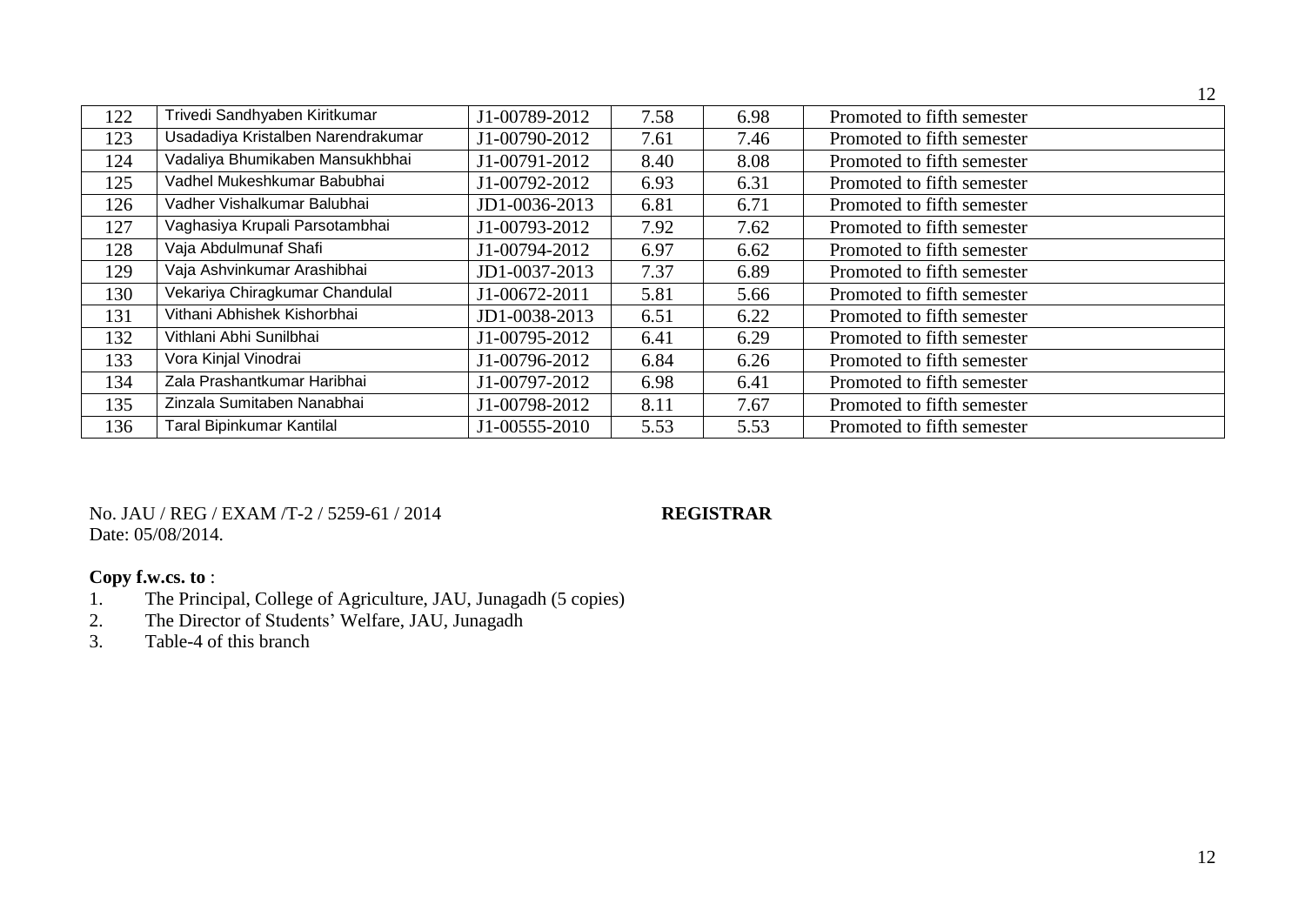# **JUNAGADH AGRICULTURAL UNIVERSITY, JUNAGADH FACULTY OF AGRICULTURE**

### **NOTIFICATION OF RESULTS**

The result of **FIFTH SEMESTER (Supple.)** of **B.Sc. (Hons.) Agri.** degree course examination conducted by the Junagadh Agricultural University in the month of **June-2014** at College of Agriculture, JAU, Junagadh is declared as under.

| Seat No. | Name                         | Registration  | G.P.A.          | C.G.P.A.           | <b>REMARKS</b>               |
|----------|------------------------------|---------------|-----------------|--------------------|------------------------------|
|          |                              | Number        | obtained        | obtained $(10.00)$ |                              |
|          |                              |               | $(10.00)$ basis | basis              |                              |
|          | Baldaniya Umeshbhai Babubhai | J1-00482-2010 | 5.75            | 5.65               | Promoted to seventh semester |
| 2        | Chandra Shekhar Danodia      | J1-00581-2011 | 7.15            | 7.39               | Promoted to seventh semester |
| 3        | Dabhi Nagji Govindbhai       | JD1-0007-2012 | 5.73            | 5.97               | Promoted to seventh semester |
| 4        | Dobariya Parthkumar Balubhai | J1-00589-2011 | 6.02            | 5.95               | Promoted to seventh semester |
|          | Indrajeet Kumar Yadav        | J1-00602-2011 | 5.91            | 5.96               | Promoted to seventh semester |
| 6        | Mankdiya Divyaben Rasiklal   | J1-00626-2011 | 6.05            | 5.84               | Promoted to seventh semester |
|          | Pargi Sanjaykumar Ravajibhai | J1-00451-2009 | 5.52            | 5.43               | Promoted to seventh semester |
| 8        | Raviya Pranavkumar Bipinbhai | JD1-0017-2012 | 6.21            | 6.20               | Promoted to seventh semester |
| 9        | Zala Ajitkumar Savdasbhai    | JD1-0020-2012 | 6.13            | 6.10               | Promoted to seventh semester |

No. JAU / REG / EXAM /T-2 / 5262-64 / 2014 **REGISTRAR** Date: 05/08/2014.

### **Copy f.w.cs. to** :

- 1. The Principal, College of Agriculture, JAU, Junagadh (5 copies)
- 2. The Director of Students' Welfare, JAU, Junagadh<br>
3 Table-4 of this branch
- Table-4 of this branch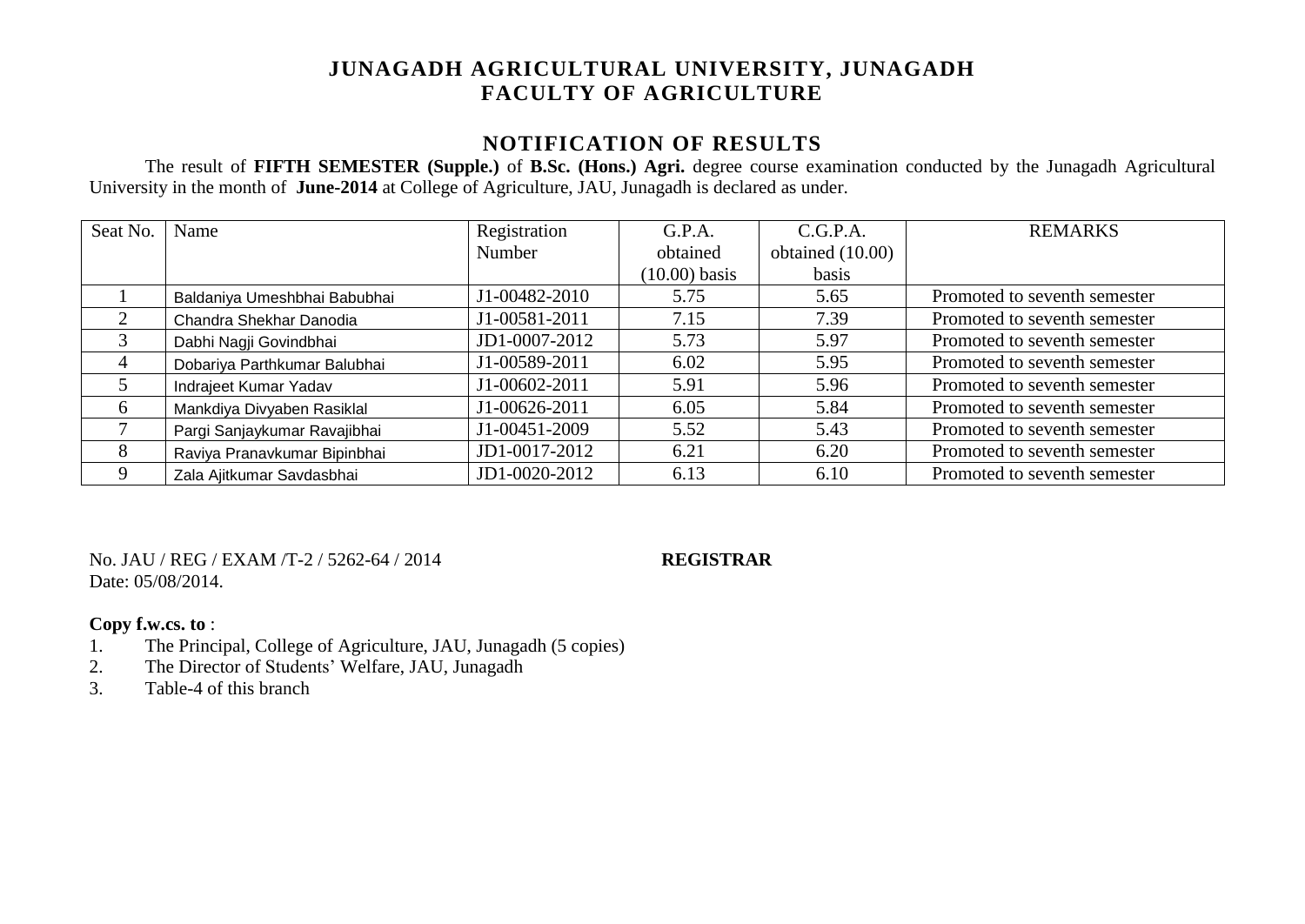## **JUNAGADH AGRICULTURAL UNIVERSITY, JUNAGADH FACULTY OF AGRICULTURE NOTIFICATION OF RESULT**

The result of **SIXTH SEMESTER (Regular)** of **B.Sc. (Hons.) Agri.** degree course examination conducted by the Junagadh Agricultural University in the month of **June-2014** at College of Agriculture, JAU, Junagadh is declared as under.

| Seat           | Name                                | Registration  | G.P.A.   | C.G.P.A. | <b>REMARKS</b>                                  |
|----------------|-------------------------------------|---------------|----------|----------|-------------------------------------------------|
| No.            |                                     | Number        | obtained | obtained |                                                 |
|                |                                     |               | (10.00)  | (10.00)  |                                                 |
|                |                                     |               | basis    | basis    |                                                 |
|                | Aghera Divyesh Kanjibhai            | J1-00572-2011 | 7.48     | 6.85     | Promoted to seventh semester                    |
| $\overline{2}$ | Akabari Piyushkumar Ramnikbhai      | J1-00573-2011 | 7.09     | 6.89     | Promoted to seventh semester                    |
| 3              | Bajaniya Mehulkumar Dhirajlal       | JD1-0001-2012 | 7.02     | 6.91     | Promoted to seventh semester                    |
| $\overline{4}$ | Bajaniya Viththalkumar Giradharbhai | JD1-0002-2012 | 6.69     | 6.45     | Promoted to seventh semester                    |
| 5              | Baldaniya Umeshbhai Babubhai        | J1-00482-2010 | 6.02     | 5.72     | 1. Promoted to seventh semester                 |
|                |                                     |               |          |          | 2. On academic probation to clear the course(s) |
|                |                                     |               |          |          | PBG.6.6 by second trial                         |
| 6              | Balwani Anmol Kanubhai              | S1-00504-2011 | 8.46     | 8.24     | Promoted to seventh semester                    |
| $\overline{7}$ | Bam U Faruk Sulemanbhai             | S1-00505-2011 | 7.34     | 6.80     | Promoted to seventh semester                    |
| 8              | Barad Sheetal Lakhabhai             | J1-00574-2011 | 6.93     | 6.68     | Promoted to seventh semester                    |
| 9              | Barvaliya Mitalben Mansukhbhai      | J1-00575-2011 | 7.60     | 6.75     | Promoted to seventh semester                    |
| 10             | Bhalodiya Krishnaben Natvarbhai     | J1-00576-2011 | 8.47     | 7.62     | Promoted to seventh semester                    |
| 11             | Bhanderi Nirajkumar Rasikbhai       | J1-00577-2011 | 6.82     | 7.35     | Promoted to seventh semester                    |
| 12             | Bheda Markhi Karnabhai              | J1-00579-2011 | 7.61     | 7.38     | Promoted to seventh semester                    |
| 13             | Bhimani Mona Dharamshibhai          | J1-00580-2011 | 8.22     | 7.36     | Promoted to seventh semester                    |
| 14             | Bhoraniya Parth Jayantilal          | J1-00492-2010 | 7.93     | 7.16     | Promoted to seventh semester                    |
| 15             | Boricha Rahulkumar Harjibhai        | JD1-0004-2012 | 6.18     | 6.17     | 1. Promoted to seventh semester                 |
|                |                                     |               |          |          | 2. On academic probation to clear the course(s) |
|                |                                     |               |          |          | PBG.6.6 by second trial                         |
| 16             | Chandra Shekhar Danodia             | J1-00581-2011 | 7.11     | 7.34     | Promoted to seventh semester                    |
| 17             | Chavda Hirenkumar Trikambhai        | JD1-0005-2012 | 6.63     | 6.68     | Promoted to seventh semester                    |
| 18             | Chavda Jayeshkumar Nathalal         | J1-00582-2011 | 7.00     | 6.70     | Promoted to seventh semester                    |
| 19             | Chodvadiya Jitendra Chhaganbhai     | JD1-0006-2012 | 7.76     | 7.64     | Promoted to seventh semester                    |
| 20             | Chotaliya Janki Amrutlal            | J1-00583-2011 | 8.38     | 7.47     | Promoted to seventh semester                    |
| 21             | Chotaliya Poojaben Savjibhai        | J1-00584-2011 | 7.60     | 7.07     | Promoted to seventh semester                    |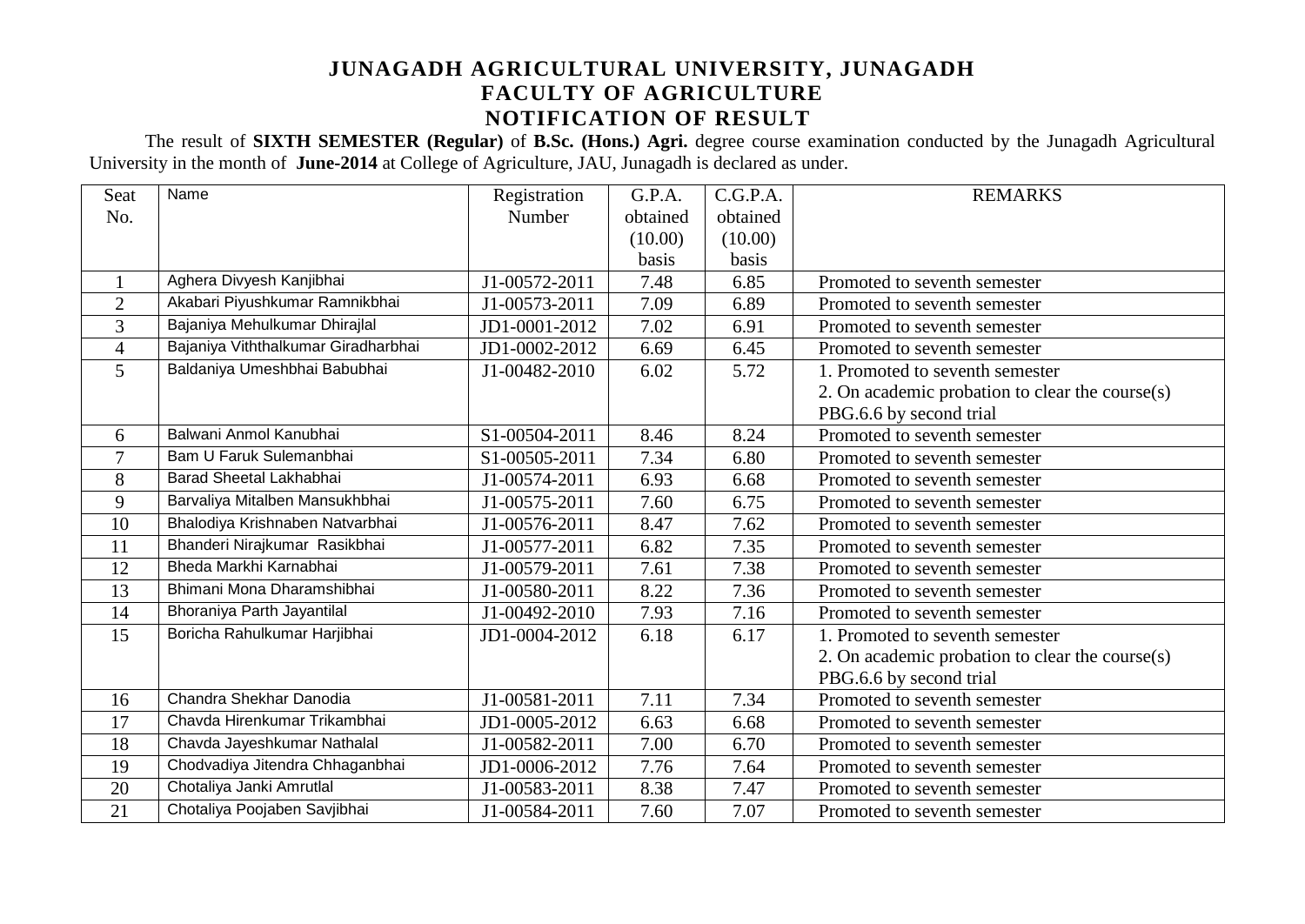| 22 | Dabhi Nagji Govindbhai            | JD1-0007-2012               | 6.06              | 6.00 | 1. Promoted to seventh semester                 |
|----|-----------------------------------|-----------------------------|-------------------|------|-------------------------------------------------|
|    |                                   |                             |                   |      | 2. On academic probation to clear the course(s) |
|    |                                   |                             |                   |      | PBG.6.6 by second trial                         |
| 23 | Desai Chetankumar Jivanbhai       | J1-00586-2011               | 7.47              | 7.47 | Promoted to seventh semester                    |
| 24 | Dholu Rohit Dalsukhbhai           | J1-00500-2010               | 6.75              | 6.38 | Promoted to seventh semester                    |
| 25 | Dhorajiya Rushika Arvindbhai      | J1-00588-2011               | 8.24              | 7.84 | Promoted to seventh semester                    |
| 26 | Dobariya Parthkumar Balubhai      | J1-00589-2011               | 6.47              | 6.04 | Promoted to seventh semester                    |
| 27 | Fulmaliya Amitkumar Mathurbhai    | J1-00590-2011               | 7.32              | 6.66 | Promoted to seventh semester                    |
| 28 | Gadhesariya Komalben Vithalbhai   | J1-00591-2011               | 7.40              | 6.71 | Promoted to seventh semester                    |
| 29 | Gajera Chirag Chaturbhai          | JD1-0009-2012               | 5.94              | 5.82 | 1. Promoted to seventh semester                 |
|    |                                   |                             |                   |      | 2. On academic probation to clear the course(s) |
|    |                                   |                             |                   |      | PBG.6.6 by second trial                         |
| 30 | Gajera Ghanshyam Keshavbhai       | JD1-0010-2012               | 7.36              | 6.89 | Promoted to seventh semester                    |
| 31 | Ghinaiya Hasamukh Kanubhai        | J1-00593-2011               | 7.70              | 6.94 | Promoted to seventh semester                    |
| 32 | Godhani Bhavesh Premjibhai        | J1-00594-2011               | 8.17              | 7.31 | Promoted to seventh semester                    |
| 33 | Golakiya Bhargavkumar Bhimajibhai | JD1-0011-2012               | 8.20              | 8.04 | Promoted to seventh semester                    |
| 34 | Gondaliya Vivek Hasmukhbhai       | JD1-0012-2012               | 6.24              | 6.20 | 1. Promoted to seventh semester                 |
|    |                                   |                             |                   |      | 2. On academic probation to clear the course(s) |
|    |                                   |                             |                   |      | PBG.6.6 by second trial                         |
| 35 | Gudrasiya Anilkumar Ramjibhai     | J1-00507-2010               | 6.36              | 5.79 | Promoted to seventh semester                    |
| 36 | Hadiya Gitaben Devayatbhai        | J1-00596-2011               | 7.60              | 7.22 | Promoted to seventh semester                    |
| 37 | Hirpara Dharmikkumar Vallabhbhai  | J1-00599-2011               | 7.58              | 6.90 | Promoted to seventh semester                    |
| 38 | Hirpara Jatinkumar Rameshbhai     | S1-00540-2011               | 7.77              | 7.25 | Promoted to seventh semester                    |
| 39 | Hun Riddhi Kamaleshbhai           | J1-00600-2011               | 7.82              | 7.06 | Promoted to seventh semester                    |
| 40 | Ichchhuda Pareshkumar Kalabhai    | J1-00601-2011               | 7.36              | 7.11 | Promoted to seventh semester                    |
| 41 | Indrajeet Kumar Yadav             | J1-00602-2011               | 6.70              | 6.10 | Promoted to seventh semester                    |
| 42 | Italiya Chirag Jerambhai          | $\overline{J}$ 1-00603-2011 | 7.33              | 6.95 | Promoted to seventh semester                    |
| 43 | Jadav Kiranben Arjanbhai          | J1-00604-2011               | 7.39              | 6.68 | Promoted to seventh semester                    |
| 44 | Jalu Rohit Kanabhai               | J1-00605-2011               | 8.22              | 7.52 | Promoted to seventh semester                    |
| 45 | Jatakiya Devang Pareshbhai        | J1-00606-2011               | $\overline{8.17}$ | 7.89 | Promoted to seventh semester                    |
| 46 | Kachhadiya Hardikbhai Savjibhai   | JD1-0013-2012               | 8.02              | 7.76 | Promoted to seventh semester                    |
| 47 | Kachot Akash Vajshibhai           | J1-00608-2011               | 7.27              | 6.91 | Promoted to seventh semester                    |
| 48 | Kadri Niha Imtiyaz Ahemad         | N1-00547-2011               | 8.09              | 7.38 | Promoted to seventh semester                    |
|    |                                   |                             |                   |      |                                                 |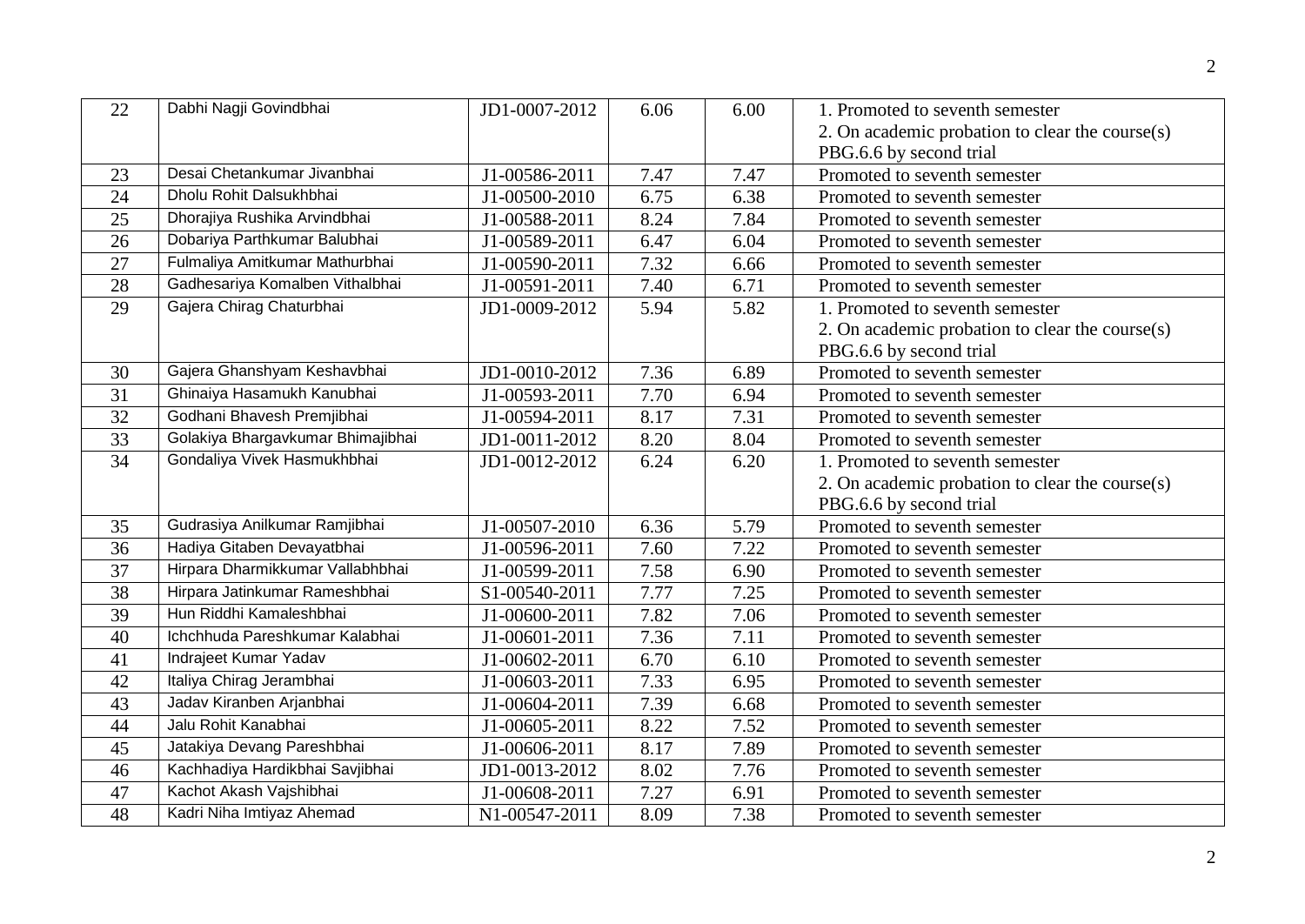| 49              | Kalaria Hiren Sureshbhai           | J1-00609-2011               | 7.10 | 6.40 | Promoted to seventh semester                    |
|-----------------|------------------------------------|-----------------------------|------|------|-------------------------------------------------|
| 50              | Kalsaria Rohitkumar Nagjibhai      | J1-00611-2011               | 8.08 | 7.69 | Promoted to seventh semester                    |
| 51              | Kaluram Maida                      | J1-00612-2011               | 6.95 | 7.01 | Promoted to seventh semester                    |
| 52              | Kanjiya Ravi Rameshbhai            | J1-00613-2011               | 7.22 | 6.72 | Promoted to seventh semester                    |
| 53              | Katariya Pravinkumar Zinabhai      | J1-00615-2011               | 6.76 | 6.67 | Promoted to seventh semester                    |
| 54              | <b>Kaushal Kishor</b>              | $\overline{J}$ 1-00617-2011 | 8.37 | 8.46 | Promoted to seventh semester                    |
| 55              | Korat Vishalkumar Rameshbhai       | J1-00619-2011               | 8.38 | 7.44 | Promoted to seventh semester                    |
| 56              | Ladumor Sandipkumar Anandbhai      | J1-00620-2011               | 7.10 | 6.43 | Promoted to seventh semester                    |
| 57              | Lakhana Prakashkumar Ramjibhai     | J1-00621-2011               | 7.22 | 6.79 | Promoted to seventh semester                    |
| 58              | Lakhnotra Bhoomi Harsurbhai        | J1-00622-2011               | 8.19 | 7.42 | Promoted to seventh semester                    |
| 59              | Malakiya Narseebhai Jerambhai      | J1-00623-2011               | 6.86 | 6.69 | Promoted to seventh semester                    |
| 60              | Mangani Chandni Hiranandbhai       | J1-00624-2011               | 8.26 | 7.70 | Promoted to seventh semester                    |
| 61              | Mangroliya Rushitakumari Jivanbhai | J1-00625-2011               | 7.82 | 7.27 | Promoted to seventh semester                    |
| 62              | Mankdiya Divyaben Rasiklal         | J1-00626-2011               | 6.39 | 5.94 | Promoted to seventh semester                    |
| 63              | Manoj Kumar                        | J1-00627-2011               | 8.16 | 8.32 | Promoted to seventh semester                    |
| 64              | Manthankumar Dabhi                 | J1-00628-2011               | 7.93 | 7.61 | Promoted to seventh semester                    |
| 65              | Mer Ashwinkumar Jinabhai           | JD1-0014-2012               | 6.66 | 6.84 | Promoted to seventh semester                    |
| 66              | Modhavadiya Vijay Lilabhai         | J1-00629-2011               | 7.11 | 6.69 | Promoted to seventh semester                    |
| 67              | Movalia Janaki Ambalal             | J1-00630-2011               | 6.90 | 6.28 | Promoted to seventh semester                    |
| 68              | Movaliya Hardikkumar Mukeshbhai    | J1-00631-2011               | 8.12 | 7.52 | Promoted to seventh semester                    |
| 69              | Ms. Pravita Nagar                  | J1-00632-2011               | 7.66 | 7.64 | Promoted to seventh semester                    |
| 70              | Nakum Pooja Balvantbhai            | J1-00633-2011               | 7.76 | 7.31 | Promoted to seventh semester                    |
| $\overline{71}$ | Paneliya Mehulkumar Rameshbhai     | JD1-0015-2012               | 7.86 | 7.68 | Promoted to seventh semester                    |
| 72              | Pargi Kaushikkumar Lemsingbhai     | J1-00637-2011               | 7.30 | 7.08 | Promoted to seventh semester                    |
| 73              | Pargi Sanjaykumar Ravajibhai       | J1-00451-2009               | 5.77 | 5.49 | 1. Promoted to seventh semester                 |
|                 |                                    |                             |      |      | 2. On academic probation to clear the course(s) |
|                 |                                    |                             |      |      | PBG.6.6 by second trial                         |
| 74              | Parmar Harshil Vinodbhai           | J1-00638-2011               | 7.64 | 6.96 | Promoted to seventh semester                    |
| 75              | Pipaliya Hardik Rameshbhai         | J1-00640-2011               | 7.04 | 6.31 | Promoted to seventh semester                    |
| 76              | Pithiya Pravinaben Hamirbhai       | J1-00641-2011               | 7.40 | 6.84 | Promoted to seventh semester                    |
| 77              | Ram Hardikkumar Naranbhai          | J1-00642-2011               | 6.78 | 6.36 | Promoted to seventh semester                    |
| 78              | Ramani Bhumika Bipinkumar          | J1-00543-2010               | 7.40 | 6.40 | Promoted to seventh semester                    |
| 79              | Ramani Jaydeep Ravjibhai           | J1-00643-2011               | 8.07 | 7.08 | Promoted to seventh semester                    |
|                 |                                    |                             |      |      |                                                 |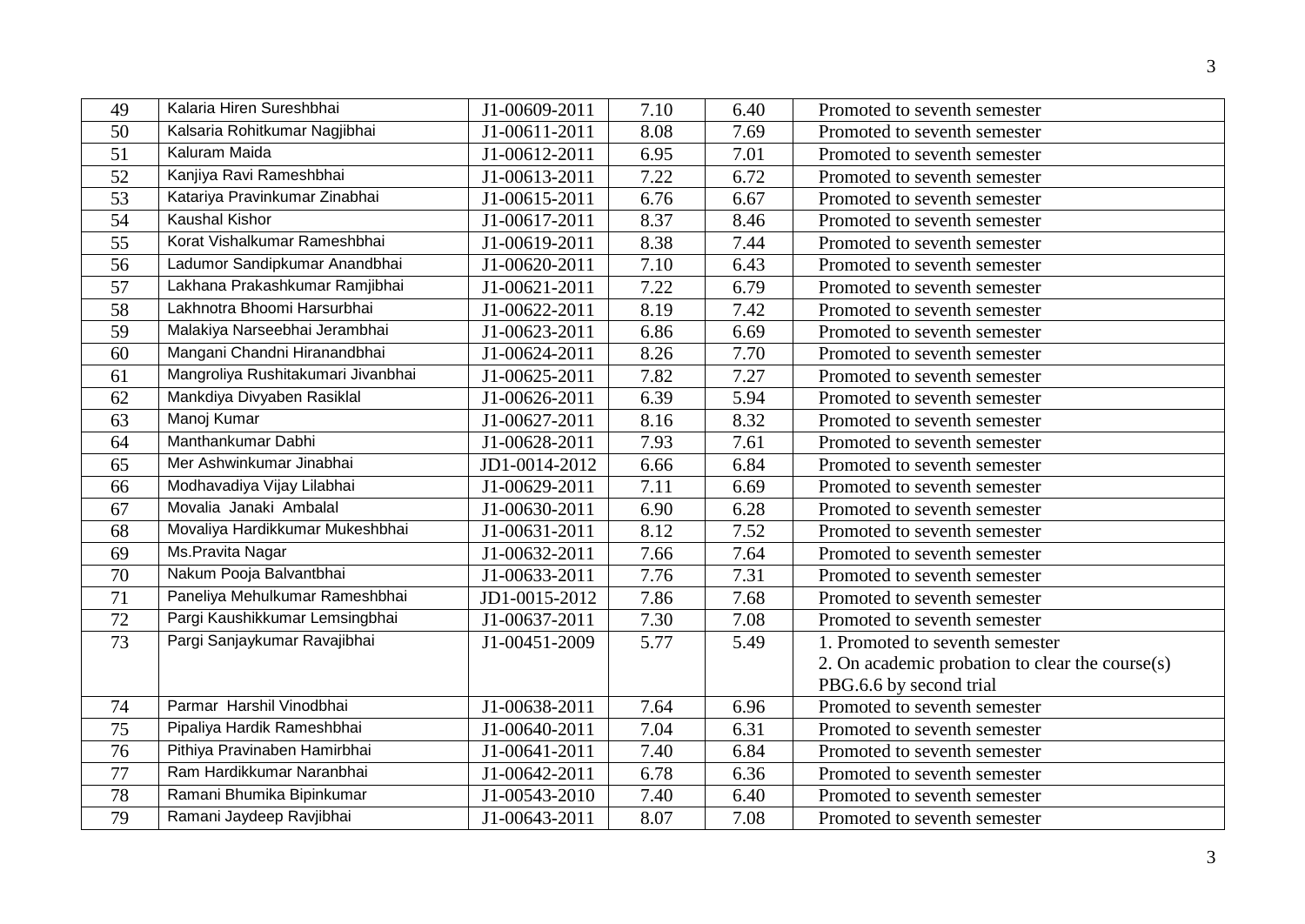| 80              | Ramani Mitulkumar Labhubhai     | J1-00644-2011 | 6.95 | 6.58 | Promoted to seventh semester                    |
|-----------------|---------------------------------|---------------|------|------|-------------------------------------------------|
| 81              | Ranpariya Vatsal Sanjaybhai     | J1-00645-2011 | 7.95 | 7.31 | Promoted to seventh semester                    |
| 82              | Rathod Ruchi Bhupatbhai         | J1-00646-2011 | 7.17 | 6.86 | Promoted to seventh semester                    |
| $\overline{83}$ | Rathwa Hardikkumar Kanubhai     | J1-00647-2011 | 7.07 | 6.68 | Promoted to seventh semester                    |
| 84              | <b>Ravi Pandey</b>              | J1-00649-2011 | 7.47 | 7.37 | Promoted to seventh semester                    |
| 85              | Raviya Pranavkumar Bipinbhai    | JD1-0017-2012 | 6.40 | 6.26 | 1. Promoted to seventh semester                 |
|                 |                                 |               |      |      | 2. On academic probation to clear the course(s) |
|                 |                                 |               |      |      | PBG.6.6 by second trial                         |
| 86              | Ronit Jaiswal                   | J1-00650-2011 | 8.49 | 8.57 | Promoted to seventh semester                    |
| 87              | Rupareliya Vimalkumar Vrajalal  | J1-00651-2011 | 8.14 | 7.63 | Promoted to seventh semester                    |
| 88              | Sapavadiya Sunilkumar Babubhai  | J1-00550-2010 | 7.01 | 6.76 | Promoted to seventh semester                    |
| 89              | Savaliya Chintan Maganbhai      | J1-00653-2011 | 7.52 | 6.90 | Promoted to seventh semester                    |
| 90              | Savaliya Piyushbhai Govindbhai  | J1-00654-2011 | 8.04 | 8.02 | Promoted to seventh semester                    |
| 91              | Savariya Krishna Natvarlal      | J1-00655-2011 | 7.84 | 6.97 | Promoted to seventh semester                    |
| 92              | Sejal Ben Muniya                | J1-00656-2011 | 8.40 | 7.96 | Promoted to seventh semester                    |
| 93              | Shah Krupaben Vipinchandra      | J1-00657-2011 | 8.68 | 7.69 | Promoted to seventh semester                    |
| 94              | Sodavadia Harinanandan Babubhai | J1-00659-2011 | 7.96 | 7.59 | Promoted to seventh semester                    |
| 95              | Solanki Pravin Samant           | JD1-0019-2012 | 6.03 | 6.09 | 1. Promoted to seventh semester                 |
|                 |                                 |               |      |      | 2. On academic probation to clear the course(s) |
|                 |                                 |               |      |      | PBG.6.6 by second trial                         |
| 96              | Sondarva Yagnesh Mansukhbhai    | J1-00660-2011 | 7.92 | 7.85 | Promoted to seventh semester                    |
| 97              | Taral Mayankkumar Laxmanbhai    | J1-00556-2010 | 6.51 | 5.98 | Promoted to seventh semester                    |
| 98              | Thumar Divyesh Pravinbhai       | J1-00663-2011 | 7.55 | 6.99 | Promoted to seventh semester                    |
| 99              | <b>Umesh Chauhan</b>            | J1-00664-2011 | 7.48 | 7.67 | Promoted to seventh semester                    |
| 100             | Vadaliya Ajay Kesarbhai         | J1-00558-2010 | 5.93 | 6.27 | 1. Promoted to seventh semester                 |
|                 |                                 |               |      |      | 2. On academic probation to clear the course(s) |
|                 |                                 |               |      |      | PBG.6.6 by second trial                         |
| 101             | Vadher Artiben Ashokbhai        | J1-00665-2011 | 8.31 | 7.70 | Promoted to seventh semester                    |
| 102             | Vadher Jayveerkumar Aravindbhai | J1-00666-2011 | 6.58 | 6.30 | Promoted to seventh semester                    |
| 103             | Vaghela Gaurang Manilal         | J1-00667-2011 | 7.11 | 6.90 | Promoted to seventh semester                    |
| 104             | Vakaliya Mustufa Abdulrahim     | J1-00668-2011 | 7.99 | 7.78 | Promoted to seventh semester                    |
| 105             | Vala Femi Gaurangbhai           | J1-00562-2010 | 7.29 | 6.45 | Promoted to seventh semester                    |
| 106             | Vekariya Aniruddh Nileshkumar   | J1-00671-2011 | 7.24 | 6.44 | Promoted to seventh semester                    |
|                 |                                 |               |      |      |                                                 |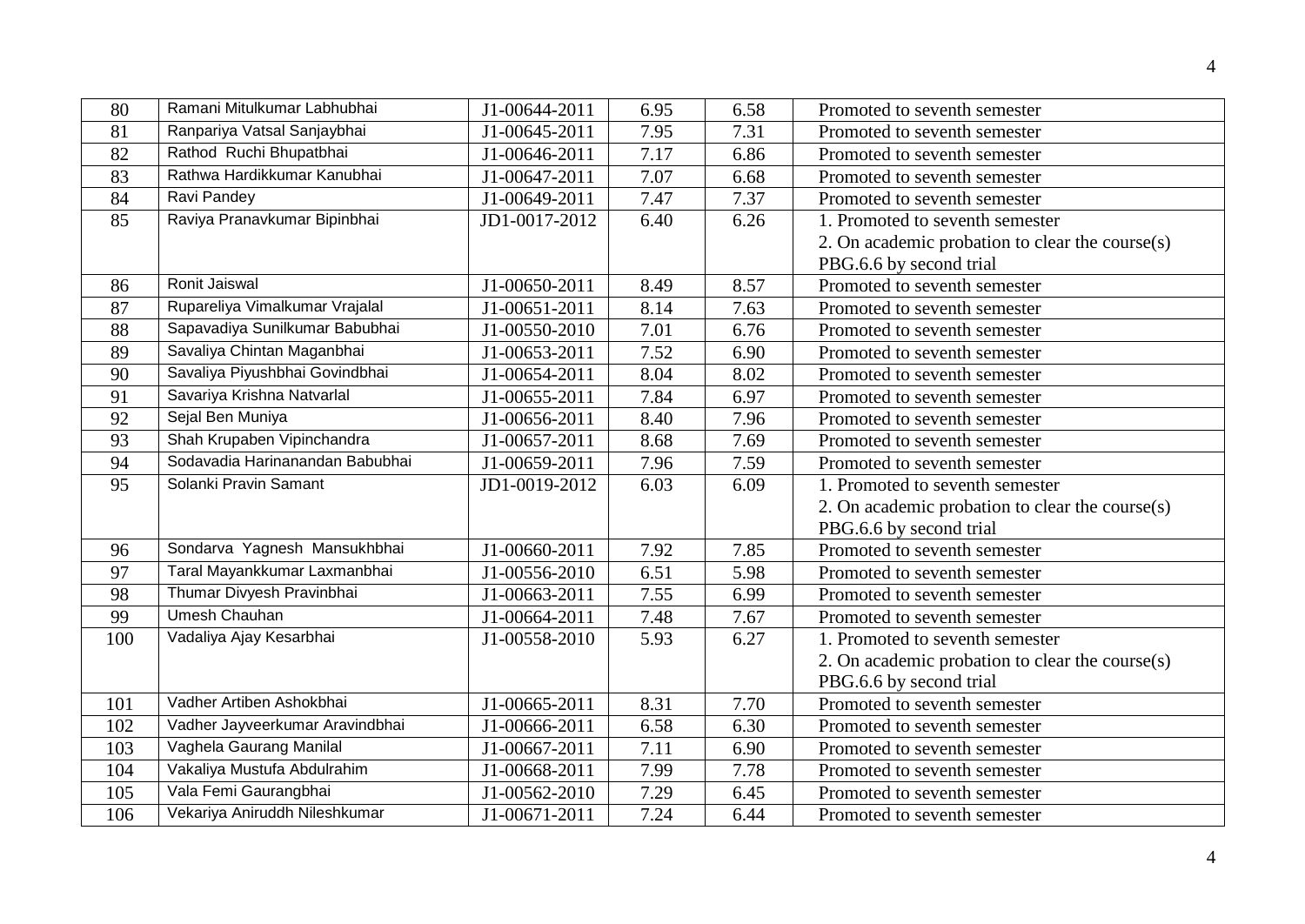| 107 | Vekariya Sagarkumar Jagdishbhai | J1-00673-2011 | 8.16 | 8.09 | Promoted to seventh semester                    |
|-----|---------------------------------|---------------|------|------|-------------------------------------------------|
| 108 | Vekariya Sandip Rameshbhai      | J1-00674-2011 | 6.42 | 6.37 | 1. Promoted to seventh semester                 |
|     |                                 |               |      |      | 2. On academic probation to clear the course(s) |
|     |                                 |               |      |      | PBG.6.6 by second trial                         |
| 109 | Vikram Chauhan                  | J1-00675-2011 | 7.79 | 7.28 | Promoted to seventh semester                    |
| 110 | Viradia Pinak Sureshbhai        | J1-00676-2011 | 5.98 | 6.32 | 1. Promoted to seventh semester                 |
|     |                                 |               |      |      | 2. On academic probation to clear the course(s) |
|     |                                 |               |      |      | PBG.6.6 by second trial                         |
| 111 | Vyas Sandipkumar Vishnubhai     | J1-00677-2011 | 6.98 | 6.62 | Promoted to seventh semester                    |
| 112 | Zala Ajitkumar Savdasbhai       | JD1-0020-2012 | 6.02 | 6.08 | 1. Promoted to seventh semester                 |
|     |                                 |               |      |      | 2. On academic probation to clear the course(s) |
|     |                                 |               |      |      | PBG.6.6 by second trial                         |
| 113 | Zala Kinjalben Pratapbhai       | J1-00679-2011 | 8.05 | 7.36 | Promoted to seventh semester                    |
| 114 | Zala Lavkumar Bhimshibhai       | J1-00680-2011 | 5.74 | 5.95 | 1. Promoted to seventh semester                 |
|     |                                 |               |      |      | 2. On academic probation to clear the course(s) |
|     |                                 |               |      |      | PBG.6.6 by second trial                         |

**The result of EIGHTH SEMESTER (Regular) of B.Sc. (Hons.) Agri. degree course examination conducted by the Junagadh Agricultural University in the month of June-2014 at College of Agriculture, JAU, Junagadh is declared as under.**

| Seat No.    | Name                           | <b>Registration Number</b> | G.P.A.<br>obtained<br>$(10.00)$ basis | O.G.P.A.<br>obtained $(10.00)$<br><b>basis</b> | <b>Remarks</b>                      |
|-------------|--------------------------------|----------------------------|---------------------------------------|------------------------------------------------|-------------------------------------|
|             | Name                           | J1-00474-2010              | 7.81                                  | 6.76                                           | <b>First Class</b>                  |
| 2           | Ahir Dharmeshkumar Kanubhai    | J1-00477-2010              | 7.69                                  | 7.20                                           | <b>First Class</b>                  |
| $3^{\circ}$ | Arpit Gaur                     | J1-00481-2010              | 7.92                                  | 6.58                                           | <b>First Class</b>                  |
| 4           | Baldaniya Jagdishbhai Dulabhai | J1-00483-2010              | 7.92                                  | 6.66                                           | <b>First Class</b>                  |
| $5^{\circ}$ | Bamaniya Vimalkumar Parvatsinh | J1-00485-2010              | 7.12                                  | 6.40                                           | <b>Second Class</b>                 |
| 6           | Barad Dana Arajanbhai          | J1-00494-2010              | 8.40                                  | 7.32                                           | <b>First Class</b>                  |
|             | Chapdiya Foramben Ashokbhai    | J1-00496-2010              | 7.70                                  | 6.88                                           | <b>First Class</b>                  |
| 8           | Chetariya Chana Pithabhai      | J1-00498-2010              | 8.16                                  | 6.90                                           | <b>First Class</b>                  |
| 9           | Dadhania Vaibhav Pravinkumar   | J1-00501-2010              | 8.91                                  | 8.75                                           | <b>First Class with Distinction</b> |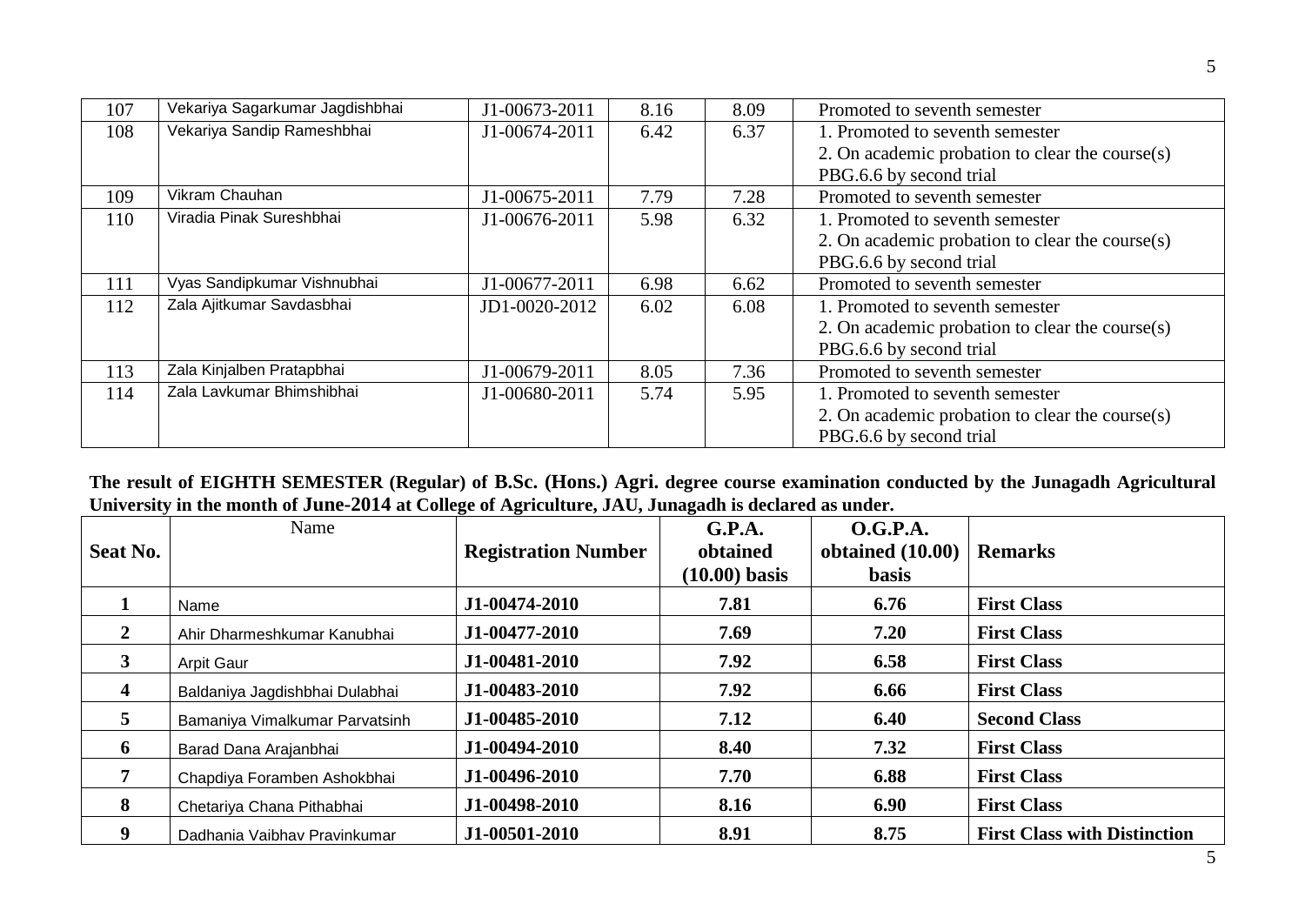| 10 | Dinesh Kumar Yadav                 | J1-00502-2010 | 8.09 | 7.06 | <b>First Class</b>                  |
|----|------------------------------------|---------------|------|------|-------------------------------------|
| 11 | Dodiya Kalapi Dudabhai             | J1-00510-2010 | 7.71 | 6.57 | <b>First Class</b>                  |
| 12 | Hadiya Lalji Masaribhai            | J1-00518-2010 | 8.30 | 7.01 | <b>First Class</b>                  |
| 13 | Kaneria Sagar Chandubhai           | J1-00519-2010 | 8.49 | 7.91 | <b>First Class with Distinction</b> |
| 14 | Kantariya Jagdishbhai Karashanbhai | J1-00523-2010 | 8.05 | 7.21 | <b>First Class</b>                  |
| 15 | Kotadiya Narayanbhai Jaysukhbhai   | J1-00524-2010 | 7.10 | 6.31 | <b>Second Class</b>                 |
| 16 | Ladumor Jagadish Govindbhai        | J1-00527-2010 | 8.14 | 7.78 | <b>First Class with Distinction</b> |
| 17 | Mahesh Chouhan                     | J1-00532-2010 | 8.32 | 7.13 | <b>First Class</b>                  |
| 18 | Padsala Sejalben Kanubhai          | J1-00538-2010 | 7.71 | 6.91 | <b>First Class</b>                  |
| 19 | Patel Kashyapkumar Vasanbhai       | J1-00454-2009 | 7.98 | 6.83 | <b>First Class</b>                  |
| 20 | Patel Rajesh Haribhai              | J1-00539-2010 | 8.43 | 7.75 | <b>First Class with Distinction</b> |
| 21 | Patel Rakeshkumar Sureshbhai       | J1-00541-2010 | 8.35 | 6.97 | <b>First Class</b>                  |
| 22 | Rakesh Kumar Maida                 | J1-00546-2010 | 7.56 | 6.60 | <b>First Class</b>                  |
| 23 | Rathwa Dhansingbhai Khumsingbhai   | J1-00560-2010 | 8.25 | 7.04 | <b>First Class</b>                  |
| 24 | Vaja Arpanaben Devabhai            | J1-00570-2010 | 8.75 | 7.16 | <b>First Class</b>                  |
| 25 | Zala Mohitkumar Jaysinhbhai        | J1-00478-2010 | 7.80 | 7.38 | <b>First Class</b>                  |
| 26 | Badi Ziyauddin Alibhai             | J1-00480-2010 | 6.79 | 6.64 | <b>First Class</b>                  |
| 27 | Baladaniya Bhaveshbhai Kababhai    | J1-00387-2009 | 7.11 | 6.32 | <b>Second Class</b>                 |
| 28 | Balas Tushar Karshanbhai           | J1-00488-2010 | 8.03 | 7.51 | <b>First Class with Distinction</b> |
| 29 | Bhadani Dhavalkumar Jaysukhlal     | J1-00490-2010 | 7.53 | 6.60 | <b>First Class</b>                  |
| 30 | Bhanderi Keyur Ranchhodbhai        | J1-00493-2010 | 8.12 | 7.56 | <b>First Class with Distinction</b> |
| 31 | Chandravadiya Tejalben Khimjibhai  | J1-00505-2010 | 6.90 | 6.21 | <b>Second Class</b>                 |
| 32 | Gohil Raju Madhubhai               | J1-00321-2008 | 6.88 | 6.29 | <b>Second Class</b>                 |
| 33 | Hadiya Bharatkumar Vashrambhai     | J1-00512-2010 | 6.64 | 6.30 | <b>Second Class</b>                 |
| 34 | Jadeja Amardipsinh Sukhdevsinh     | J1-00513-2010 | 6.24 | 6.13 | <b>Second Class</b>                 |
| 35 | Jambukiya Ronakbhai Ishvarbhai     | J1-00516-2010 | 7.48 | 7.06 | <b>First Class</b>                  |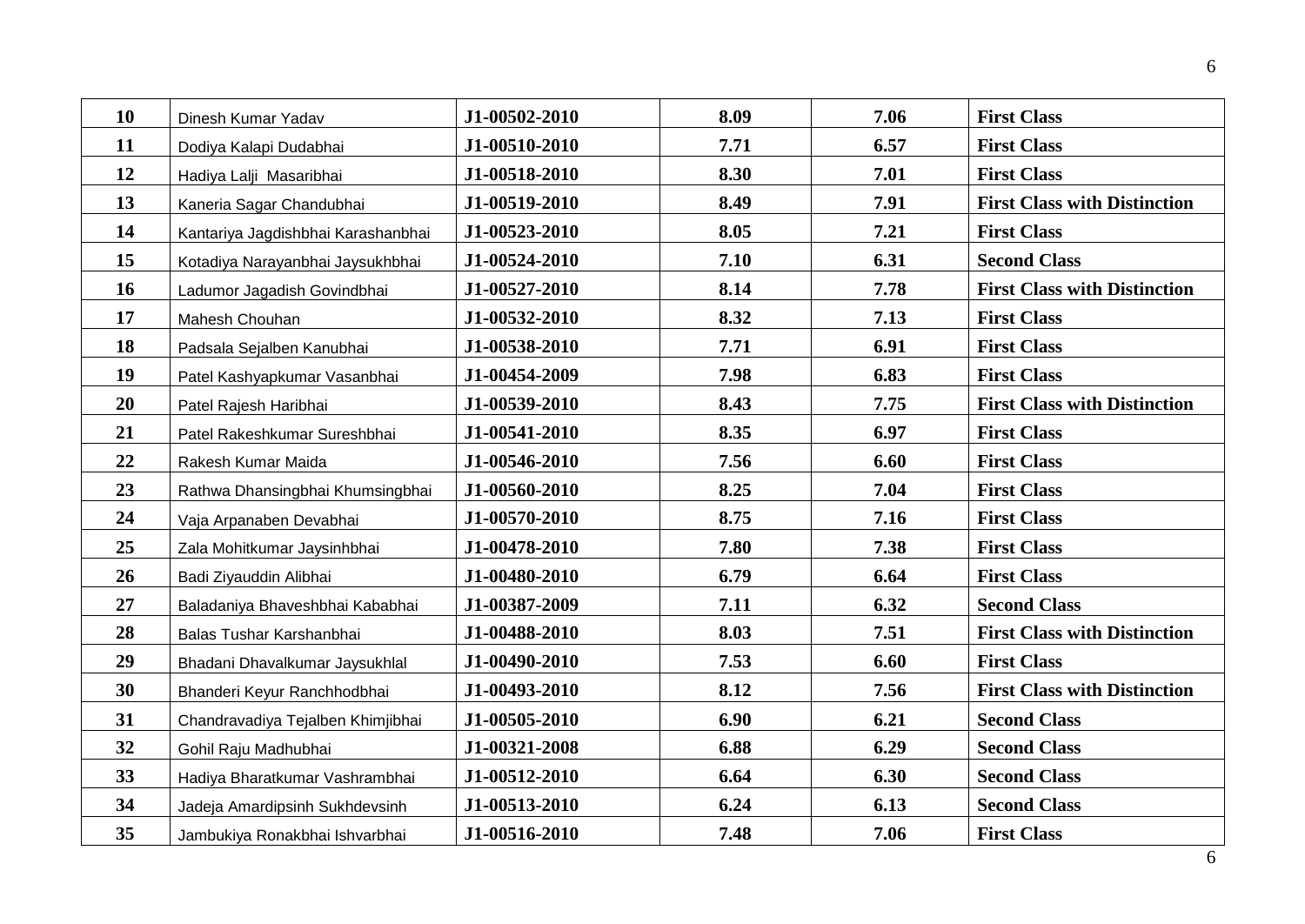| 36 | Jitendra Kumar                  | J1-00517-2010 | 6.58 | 6.32 | <b>Second Class</b>                 |
|----|---------------------------------|---------------|------|------|-------------------------------------|
| 37 | Kanani Atulkumar Rameshbhai     | J1-00521-2010 | 7.83 | 7.13 | <b>First Class</b>                  |
| 38 | Khunt Ankitkumar Rameshbhai     | J1-00437-2009 | 6.26 | 6.09 | <b>Academic Probation</b>           |
| 39 | Pampaniya Arashi Govindbhai     | J1-00448-2009 | 5.88 | 6.00 | <b>Second Class</b>                 |
| 40 | Rakholiya Jaydip Harsukhbhai    | J1-00542-2010 | 6.97 | 6.89 | <b>First Class</b>                  |
| 41 | Ranoliya Pratikkumar Dhirajlal  | J1-00544-2010 | 6.84 | 6.67 | <b>First Class</b>                  |
| 42 | Rathwa Mineshbhai Gamjibhai     | J1-00547-2010 | 6.70 | 6.25 | <b>Second Class</b>                 |
| 43 | Raval Dilipkumar Tejabhai       | J1-00548-2010 | 7.12 | 7.07 | <b>First Class</b>                  |
| 44 | Sabhaya Ankit Gordhan           | J1-00549-2010 | 7.26 | 6.72 | <b>First Class</b>                  |
| 45 | Saradhara Akash Dineshbhai      | J1-00551-2010 | 7.16 | 6.85 | <b>First Class</b>                  |
| 46 | Savaliya Rohitkumar Rameshbhai  | J1-00553-2010 | 6.64 | 6.30 | <b>Second Class</b>                 |
| 47 | Vala Anirudh Kalubhai           | J1-00561-2010 | 6.65 | 6.77 | <b>First Class</b>                  |
| 48 | Zapadiya Dalsukhbhai Manjibhai  | J1-00571-2010 | 7.89 | 6.97 | <b>First Class</b>                  |
| 49 | Adroja Hardik Laxmanbhai        | J1-00473-2010 | 7.77 | 6.84 | <b>First Class</b>                  |
| 50 | Amreliya Maulikkumar Ganeshbhai | J1-00476-2010 | 7.45 | 6.67 | <b>First Class</b>                  |
| 51 | Bagathariya Hiral Dipakbhai     | J1-00479-2010 | 8.36 | 7.36 | <b>First Class</b>                  |
| 52 | Barad Harisinh Laxmansinh       | J1-00296-2008 | 7.97 | 6.37 | <b>Second Class</b>                 |
| 53 | Bhad Mamtaben Dhirubhai         | J1-00487-2010 | 8.48 | 7.15 | <b>First Class</b>                  |
| 54 | Bhalodia Nilkumar Ashokbhai     | J1-00489-2010 | 8.49 | 7.00 | <b>First Class</b>                  |
| 55 | Bhoi Riteshkumar Dalsingbhai    | J1-00394-2009 | 7.45 | 6.29 | <b>Second Class</b>                 |
| 56 | Chauhan Shital Amrutbhai        | N1-00443-2010 | 7.99 | 6.38 | <b>Second Class</b>                 |
| 57 | Chhotala Maheshkumar Abhalbhai  | J1-00497-2010 | 8.19 | 6.62 | <b>First Class</b>                  |
| 58 | Chothani Ravikumar Vallabhbhai  | J1-00402-2009 | 7.93 | 6.58 | <b>First Class</b>                  |
| 59 | Dalvadi Ankur Chandulal         | J1-00404-2009 | 7.74 | 6.35 | <b>Second Class</b>                 |
| 60 | Domadiya Hiralkumar Maheshbhai  | J1-00503-2010 | 8.61 | 7.56 | <b>First Class with Distinction</b> |
| 61 | Goswami Gayatri Janakgiri       | J1-00506-2010 | 8.32 | 6.75 | <b>First Class</b>                  |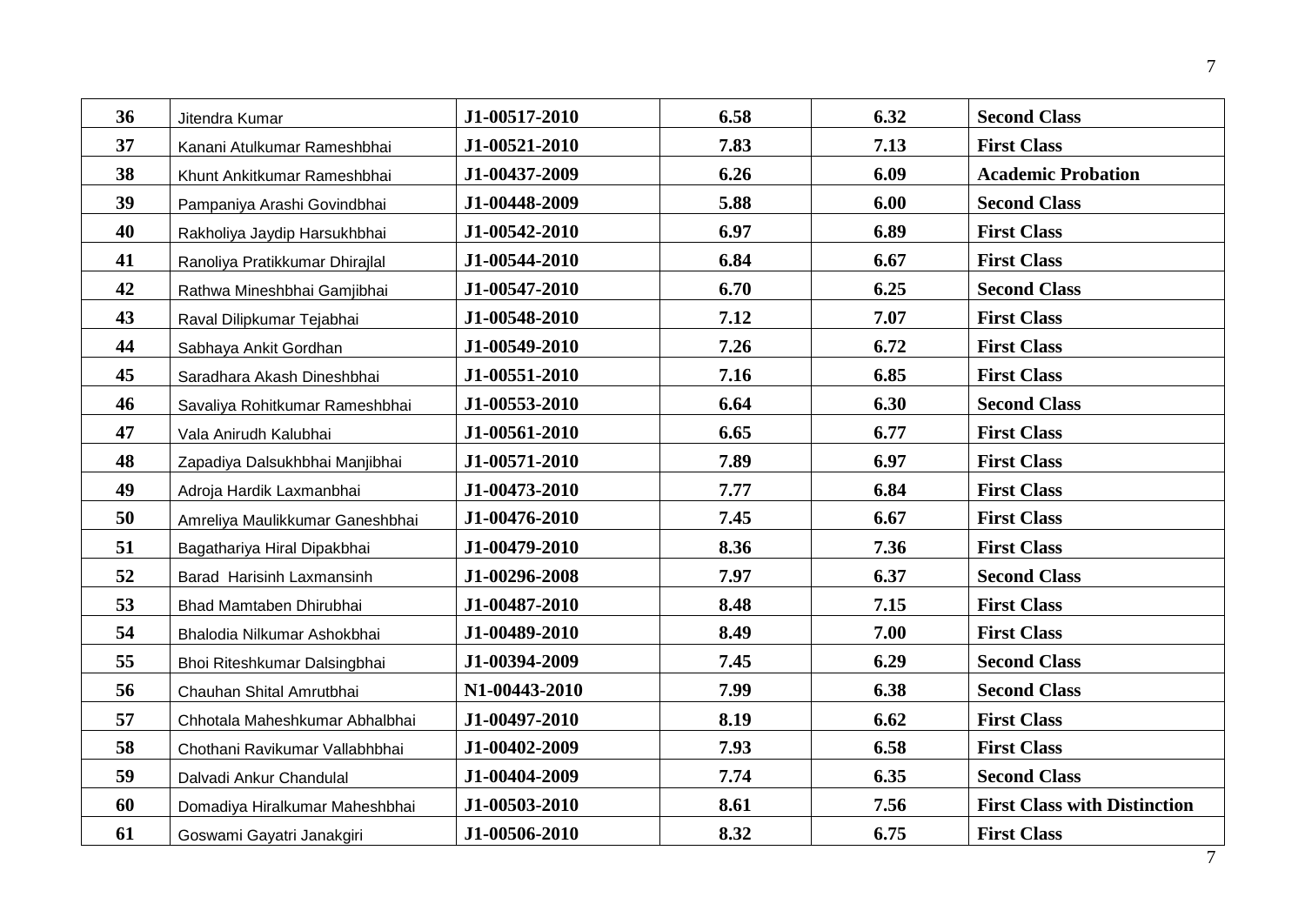| 62 | Karangia Naran Kesurbhai                | J1-00520-2010 | 8.16 | 6.86 | <b>First Class</b>                  |
|----|-----------------------------------------|---------------|------|------|-------------------------------------|
| 63 | Kokni Pritikumari Dhirubhai             | J1-00522-2010 | 8.14 | 6.63 | <b>First Class</b>                  |
| 64 | Pansara Truptiben Devajibhai            | J1-00535-2010 | 8.77 | 7.61 | <b>First Class with Distinction</b> |
| 65 | Patel Vijay Rameshbhai                  | J1-00540-2010 | 7.84 | 6.75 | <b>First Class</b>                  |
| 66 | Rajput Rudradatsinh Pratapsinh          | J1-00456-2009 | 8.11 | 6.66 | <b>First Class</b>                  |
| 67 | Rathwa Alpeshbhai Damabhai              | J1-00459-2009 | 7.57 | 6.25 | <b>Second Class</b>                 |
| 68 | Solanki Jignasa Nathabhai               | J1-00554-2010 | 8.53 | 6.95 | <b>First Class</b>                  |
| 69 | Trambadiya Rajkumar Dilipbhai           | J1-00557-2010 | 8.15 | 6.42 | <b>Second Class</b>                 |
| 70 | Vasava Ashishkumar Karasanbhai          | J1-00564-2010 | 7.37 | 6.57 | <b>First Class</b>                  |
| 71 | Zala Ishitaben Mansing                  | J1-00569-2010 | 8.21 | 6.75 | <b>First Class</b>                  |
| 72 | Charel Jigneshkumar Mahendrasinh        | J1-00397-2009 | 6.85 | 6.06 | <b>Second Class</b>                 |
| 73 | Chaudhari Shreyanskumar<br>Narendrabhai | J1-00304-2008 | 6.68 | 5.86 | <b>Pass Class</b>                   |
| 74 | Chaudhry Gopalkumar Jagjivandas         | J1-00306-2008 | 7.58 | 6.23 | <b>Second Class</b>                 |
| 75 | Damor Vijaykumar Amarabhai              | J1-00499-2010 | 6.82 | 6.05 | <b>Second Class</b>                 |
| 76 | Gadhiya Rohit Goradhanbhai              | J1-00504-2010 | 6.39 | 6.00 | <b>Second Class</b>                 |
| 77 | Hadiya Bharatbhai Maganbhai             | J1-00508-2010 | 6.55 | 5.86 | <b>Pass Class</b>                   |
| 78 | Haripara Kalpeshkumar Rameshbhai        | J1-00511-2010 | 7.42 | 6.20 | <b>Second Class</b>                 |
| 79 | Kavar Nikunjkumar Rameshbhai            | J1-00432-2009 | 6.94 | 6.12 | <b>Second Class</b>                 |
| 80 | Kothiya Ankur Jayantibhai               | J1-00436-2009 | 6.90 | 5.95 | <b>Pass Class</b>                   |
| 81 | Makwana Akashkumar Bhupatrai            | J1-00338-2008 | 7.39 | 6.25 | <b>Second Class</b>                 |
| 82 | Thummar Chiragkumar Ukabhai             | J1-00464-2009 | 6.54 | 5.98 | <b>Pass Class</b>                   |
| 83 | Aditya Kumar                            | J1-00472-2010 | 8.09 | 8.27 | <b>First Class with Distinction</b> |
| 84 | Amar Singh Ohari                        | J1-00475-2010 | 7.37 | 7.41 | <b>First Class</b>                  |
| 85 | Bhanderi Tushar Jayantilal              | J1-00491-2010 | 8.05 | 7.65 | <b>First Class with Distinction</b> |
| 86 | Chavadhari Ratilal Motibhai             | J1-00495-2010 | 8.28 | 8.08 | <b>First Class with Distinction</b> |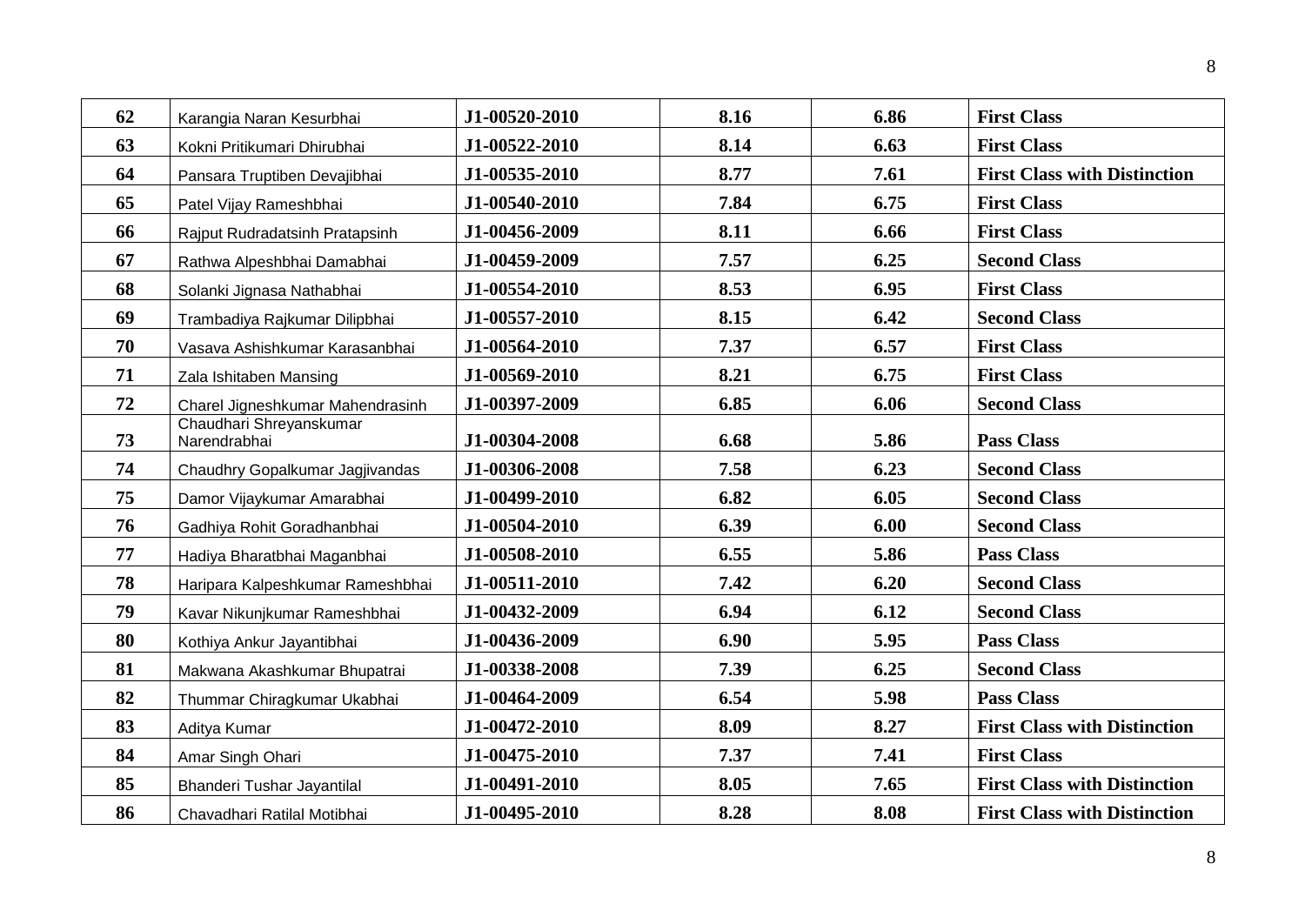| 87                 | Javiya Pratikkumar Pravinbhai | J1-00514-2010 | 8.08 | 7.58 | <b>First Class with Distinction</b> |  |
|--------------------|-------------------------------|---------------|------|------|-------------------------------------|--|
| 88                 | Jignesh Kadiyara              | J1-00515-2010 | 7.48 | 7.41 | <b>First Class</b>                  |  |
| 89                 | Patel Chintan Vrajlal         | J1-00537-2010 | 7.96 | 7.76 | <b>First Class with Distinction</b> |  |
| 90                 | Savaliya Nayanaben Vinubhai   | J1-00552-2010 | 8.10 | 7.66 | <b>First Class with Distinction</b> |  |
| 91                 | Vaishnav Nilesh Mansukhbhai   | J1-00559-2010 | 8.08 | 7.75 | <b>First Class with Distinction</b> |  |
| 92                 | Vora Zarna Narendrabhai       | J1-00566-2010 | 7.85 | 7.58 | <b>First Class with Distinction</b> |  |
| 93                 | Vrushank Mukesh Trivedi       | J1-00567-2010 | 8.14 | 7.71 | <b>First Class with Distinction</b> |  |
| 94                 | Yusufzai Sana Aftabkhan       | J1-00568-2010 | 7.60 | 7.11 | <b>First Class</b>                  |  |
| <b>Old Regular</b> |                               |               |      |      |                                     |  |
|                    | J1-00177-2006                 | J1-00177-2006 | 6.23 | 5.50 | <b>Pass Class</b>                   |  |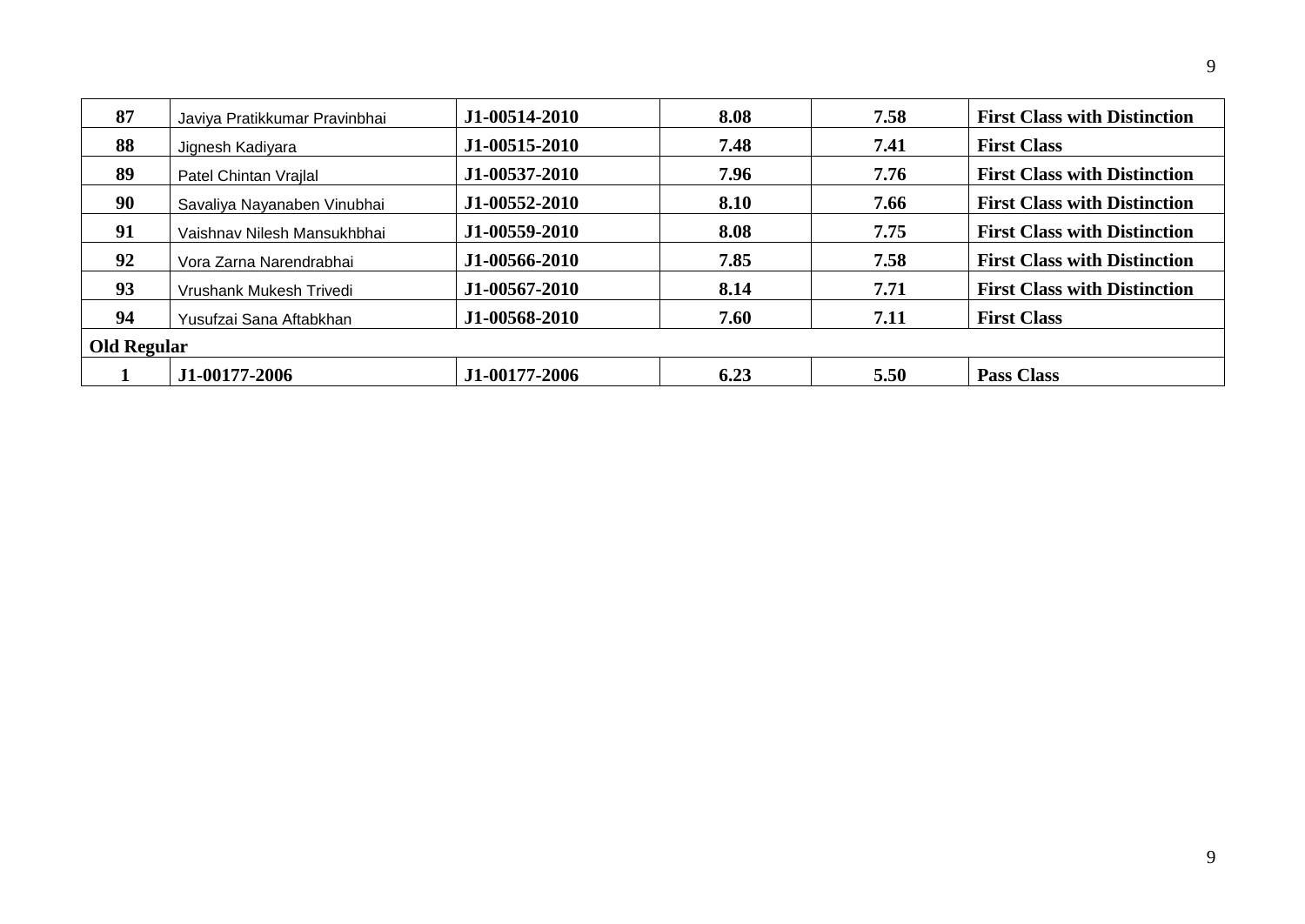The result of **FIRST Semester (supple.)** of **B.Sc. (Hons.) Agri.** degree course examination conducted by the Junagadh Agricultural University in the month of **January-2014** at College of Agriculture, JAU, Motabhandariya, (Amreli) is declared as under.

| Seat No. |                             | <b>Registration Number</b> | G.P.A.             | C.G.P.A.           | <b>REMARKS</b>             |
|----------|-----------------------------|----------------------------|--------------------|--------------------|----------------------------|
|          |                             |                            | obtained $(10.00)$ | obtained $(10.00)$ |                            |
|          | Name                        |                            | basis              | basis              |                            |
|          | Detroja Deep Hareshkumar    | J1-00926-2013              | 6.23               | 6.23               | Promoted to third semester |
|          | Dindor Monikaben Arvindbhai | J1-00927-2013              | 6.11               | 6.11               | Promoted to third semester |
|          | Pargi Aratiben Suklabhai    | J1-00936-2013              | 6.60               | 6.60               | Promoted to third semester |
|          | Rathod Karishmabahen        | J1-00941-2013              | 5.73               | 5.73               | Promoted to third semester |
|          | Vinodbhai                   |                            |                    |                    |                            |

The result of **SECOND SEMESTER (Regular)** of **B.Sc. (Hons.) Agri.** degree course examination conducted by the Junagadh Agricultural University in the month of **June-2014** at College of Agriculture, JAU, Motabhandariya, (Amreli) is declared as under..

| Seat           | Name                        | Registration  | G.P.A.   | C.G.P.A. | <b>REMARKS</b>                                     |
|----------------|-----------------------------|---------------|----------|----------|----------------------------------------------------|
| No.            |                             | Number        | obtained | obtained |                                                    |
|                |                             |               | (10.00)  | (10.00)  |                                                    |
|                |                             |               | basis    | basis    |                                                    |
|                | Babaria Bansiben Bhupatbhai | J1-00921-2013 | 7.40     | 7.52     | Promoted to third semester                         |
| 2              | Barad Sharmila Ramsingbhai  | J1-00922-2013 | 6.62     | 6.56     | Promoted to third semester                         |
| 3              | Basiya Rupesh Balvantbhai   | J1-00923-2013 | 8.09     | 7.94     | Promoted to third semester                         |
| $\overline{4}$ | Dela Gulammohammad Jumabhai | J1-00925-2013 | 7.73     | 7.68     | Promoted to third semester                         |
| 5              | Detroja Deep Hareshkumar    | J1-00926-2013 | 6.19     | 6.21     | Promoted to third semester                         |
| 6              | Dindor Monikaben Arvindbhai | J1-00927-2013 | 5.06     | 5.57     | . Promoted to third semester                       |
|                |                             |               |          |          | 2. On academic probation to clear the course(s)    |
|                |                             |               |          |          | Ag.Econ.2.1, Ag.Stat.2.2 and Ag.Chem.2.2 by second |
|                |                             |               |          |          | trial                                              |
| $\overline{7}$ | Kaneria Monikaben Shailesh  | J1-00928-2013 | 6.40     | 6.76     | Promoted to third semester                         |
| 8              | Kapadiya Rahul Dhirubhai    | J1-00929-2013 | 7.84     | 7.70     | Promoted to third semester                         |
| 9              | Karena Sandip Gokalbhai     | J1-00930-2013 | 7.47     | 7.70     | Promoted to third semester                         |
| 10             | Katara Rekhaben Parsingbhai | J1-00931-2013 | 7.06     | 6.88     | Promoted to third semester                         |
| 11             | Lathiya Pinalben Devrajbhai | J1-00932-2013 | 7.25     | 7.23     | Promoted to third semester                         |
| 12             | Meniya Vipulbhai Hirabhai   | J1-00933-2013 | 6.93     | 6.80     | Promoted to third semester                         |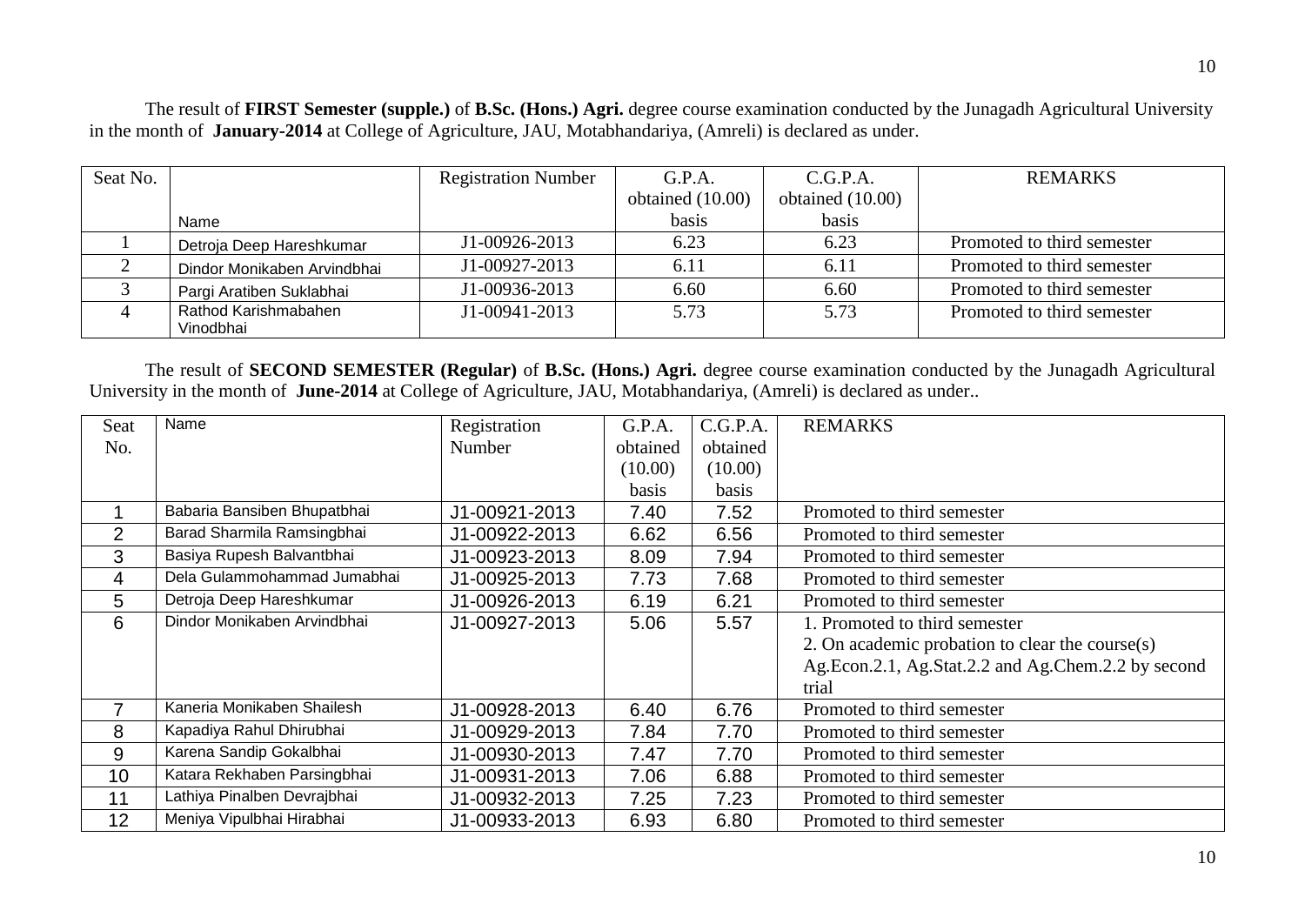| 13 | Nikunjbhai Parmar                  | J1-00934-2013 | 7.72 | 7.75 | Promoted to third semester                         |
|----|------------------------------------|---------------|------|------|----------------------------------------------------|
| 14 | Pansuriya Dhrupalkumar Jayantibhai | J1-00935-2013 | 7.32 | 7.50 | Promoted to third semester                         |
| 15 | Pargi Aratiben Suklabhai           | J1-00936-2013 | 6.39 | 6.49 | Promoted to third semester                         |
| 16 | Parnaliya Sunilkumar Bhupatbhai    | J1-00937-2013 | 8.28 | 8.32 | Promoted to third semester                         |
| 17 | Patel Dhruvi Amrutbhai             | J1-00938-2013 | 7.06 | 7.31 | Promoted to third semester                         |
| 18 | Purohit Maharshi Pareshbhai        | J1-00939-2013 | 7.86 | 7.71 | Promoted to third semester                         |
| 19 | Rakholiya Kishankumar Pravinbhai   | J1-00940-2013 | 7.32 | 7.34 | Promoted to third semester                         |
| 20 | Rathod Karishmabahen Vinodbhai     | J1-00941-2013 | 5.20 | 5.46 | 1. Promoted to third semester                      |
|    |                                    |               |      |      | 2. On academic probation to clear the course $(s)$ |
|    |                                    |               |      |      | Ag.Econ.2.1, Ag.Stat.2.2 and Ag.Chem.2.2 by second |
|    |                                    |               |      |      | trial                                              |
| 21 | Sojitra Komalbahen Sureshbhai      | J1-00942-2013 | 6.85 | 6.97 | Promoted to third semester                         |
| 22 | Solanki Dharmeshkumar Mandanbhai   | J1-00943-2013 | 7.46 | 7.67 | Promoted to third semester                         |
| 23 | Sumara Mohammadirshad Salimbhai    | J1-00944-2013 | 8.93 | 8.77 | Promoted to third semester                         |
| 24 | Zala Rakesh Govindbhai             | J1-00945-2013 | 7.76 | 7.77 | Promoted to third semester                         |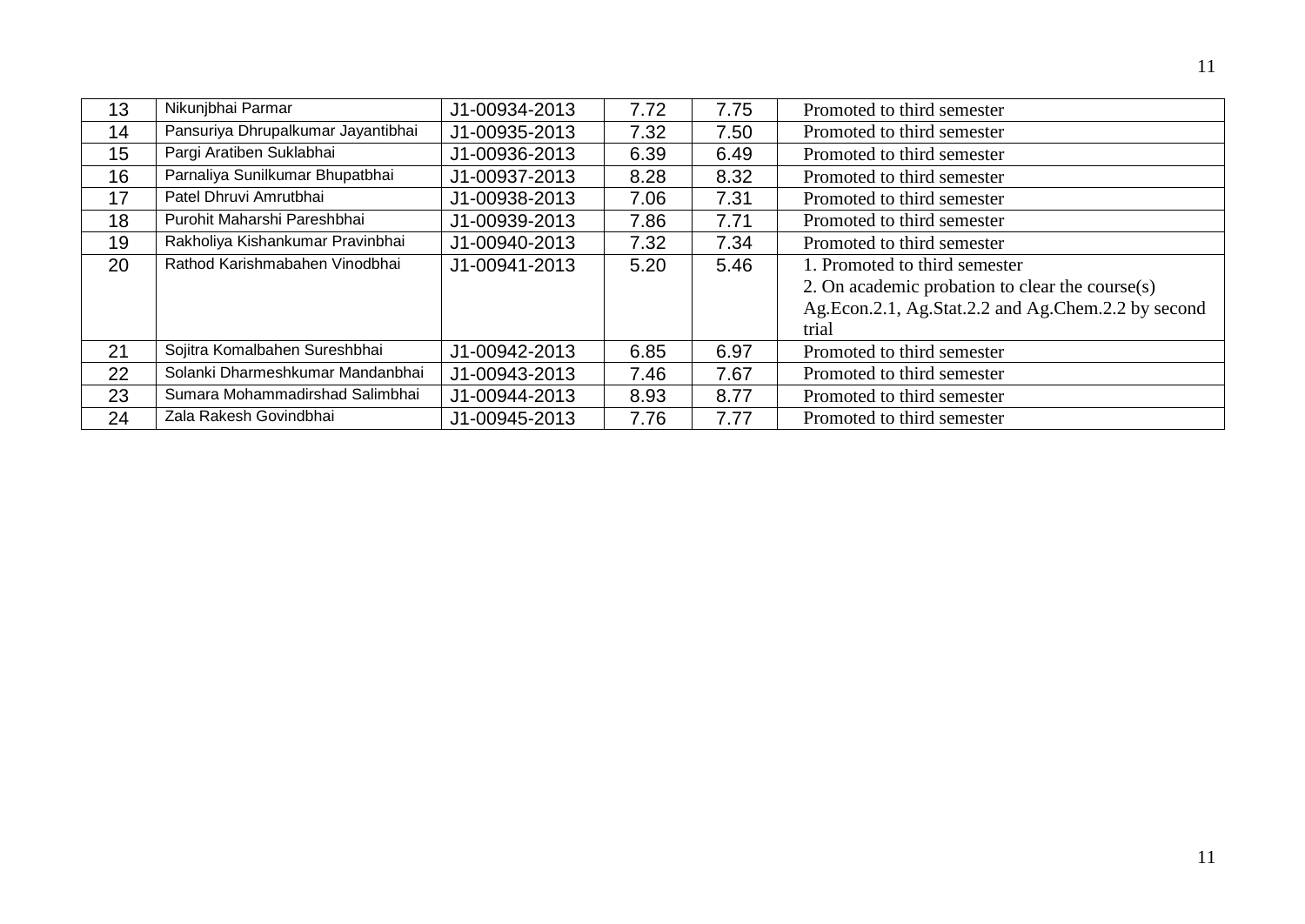| Seat           | Name                           | Registration  | G.P.A.   | C.G.P.A. | <b>REMARKS</b>                                           |
|----------------|--------------------------------|---------------|----------|----------|----------------------------------------------------------|
| No.            |                                | Number        | obtained | obtained |                                                          |
|                |                                |               | (10.00)  | (10.00)  |                                                          |
|                |                                |               | basis    | basis    |                                                          |
|                | Domadiya Printesh Harsukhbhai  | J7-00058-2013 | 6.96     | 6.96     | Promoted to third semester                               |
| $\overline{2}$ | Monpara Mayankkumar Maheshbhai | J7-00073-2013 | 6.17     | 6.17     | Promoted to third semester                               |
| 3              | Patel Bhavnaben Rameshbhai     | J7-00077-2013 | 6.33     | 6.33     | Promoted to third semester                               |
| 4              | Rathwa Renukaben Fatesingbhai  | J7-00082-2013 | 6.09     | 6.09     | Promoted to third semester                               |
| 5              | Rupapara Nishant Dilasukhbhai  | J7-00083-2013 | 6.23     | 6.23     | Promoted to third semester                               |
| 6              | Sudani Hardikkumar Kishorbhai  | J7-00086-2013 | 6.95     | 6.95     | Promoted to third semester                               |
|                | Vasara Samat Alabhai           | J7-00090-2013 | 6.44     | 6.44     | Promoted to third semester                               |
| 8              | Gadhavi Ajaydan Vijaydan       | J7-00007-2012 | 6.31     | 6.31     | Promoted to third semester                               |
| 9              | Kotadiya Nileshkumar Rasikbhai | J7-00017-2012 | 5.23     | 5.23     | 1. Not promoted to Second semester                       |
|                |                                |               |          |          | 2. Discontinued from Uni. Enrolment due to failure       |
|                |                                |               |          |          | to clear the course(s) $\text{FRT}.1.2$ by forth & final |
|                |                                |               |          |          | trial                                                    |
| 10             | Patel Parimal Amratbhai        | J7-00026-2012 | 5.46     | 5.46     | Promoted to second semester                              |

The result of **FIRST SEMESTER (Supple.)** of **B.Sc. (Hons.) Horti.** Degree course examination conducted by the Junagadh Agricultural University in the month of **June-2014** at College of Horticulture, JAU, Junagadh is declared as under.

The result of **SECOND SEMESTER (Regular)** of **B.Sc. (Hons.) Horti.** Degree course examination conducted by the Junagadh Agricultural University in the month of **June-2014** at College of Horticulture, JAU, Junagadh is declared as under.

| Seat | Name                          | Registration  | G.P.A.   | C.G.P.A. | <b>REMARKS</b>             |
|------|-------------------------------|---------------|----------|----------|----------------------------|
| No.  |                               | Number        | obtained | obtained |                            |
|      |                               |               | (10.00)  | (10.00)  |                            |
|      |                               |               | basis    | basis    |                            |
|      | Alpeshkumar Balas             | J7-00050-2013 | 8.26     | 8.27     | Promoted to third semester |
| 2    | Barad Hansaben Najabhai       | J7-00051-2013 | 8.36     | 8.19     | Promoted to third semester |
| 3    | Barad Roshaniben Govindbhai   | J7-00052-2013 | 7.43     | 7.37     | Promoted to third semester |
| 4    | Bhanderi Kinjal Bhikhalal     | J7-00053-2013 | 7.69     | 7.49     | Promoted to third semester |
| 5    | Butani Monika Kishor          | J7-00054-2013 | 6.89     | 7.26     | Promoted to third semester |
| 6    | Chavda Rajubhai Gambhirbhai   | J7-00055-2013 | 7.35     | 7.12     | Promoted to third semester |
| ⇁    | Dadhaniya Dishaben Bhikhubhai | J7-00056-2013 | 7.35     | 7.38     | Promoted to third semester |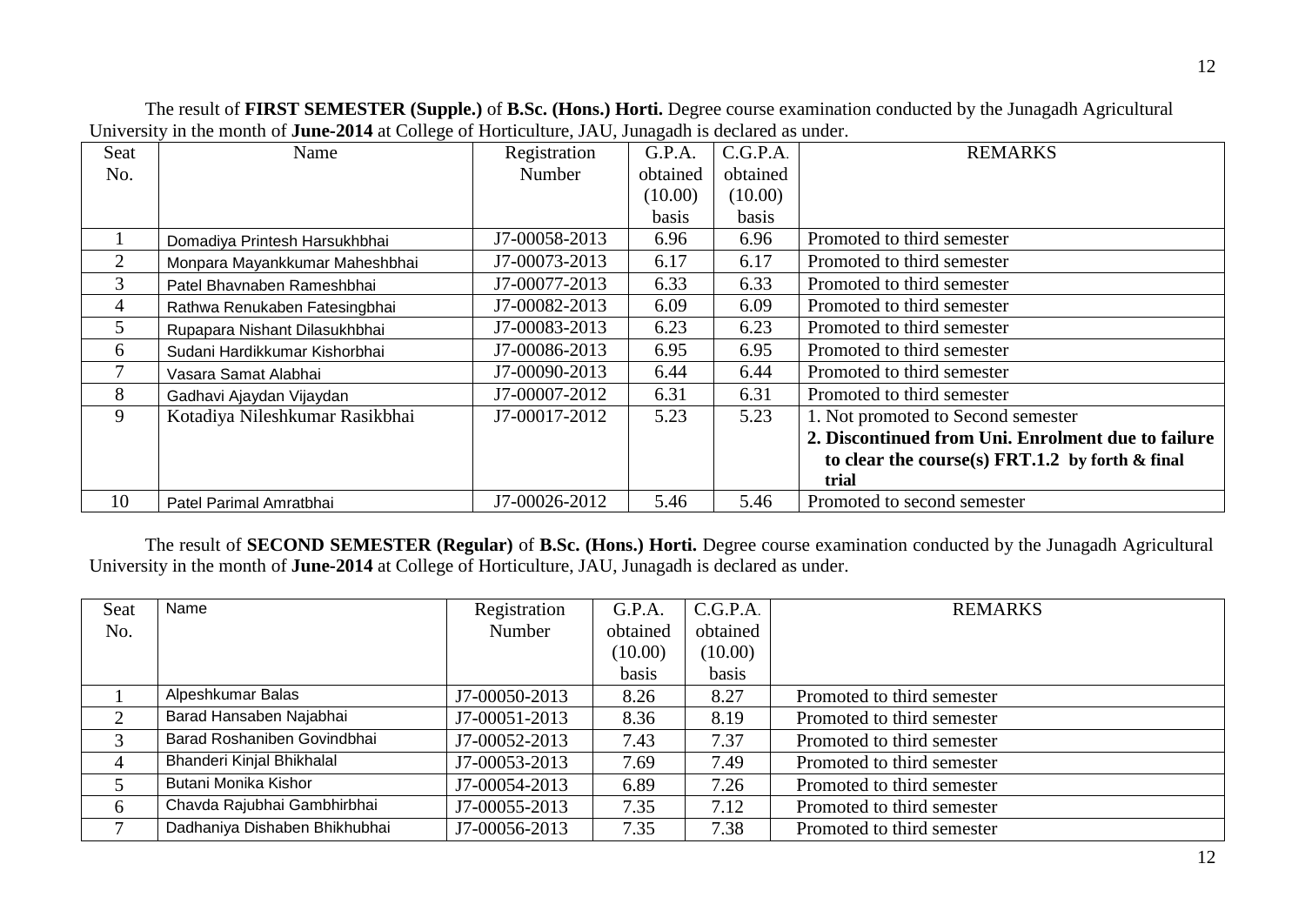| 8  | Dobariya Krishnaben Harsukhbhai  | J7-00057-2013 | 7.10 | 6.57 | Promoted to third semester |
|----|----------------------------------|---------------|------|------|----------------------------|
| 9  | Domadiya Printesh Harsukhbhai    | J7-00058-2013 | 7.36 | 7.16 | Promoted to third semester |
| 10 | Dudhat Mital Arvindbhai          | J7-00059-2013 | 8.22 | 8.13 | Promoted to third semester |
| 11 | Gadhiya Dhara Pravinbhai         | J7-00060-2013 | 8.24 | 8.06 | Promoted to third semester |
| 12 | Gamit Upmakumari Chunilal        | J7-00061-2013 | 7.55 | 7.56 | Promoted to third semester |
| 13 | Hadiya Kamlesh Sadulbhai         | J7-00062-2013 | 7.10 | 7.07 | Promoted to third semester |
| 14 | Hadvani Dhaval Maheshkumar       | J7-00063-2013 | 7.30 | 6.85 | Promoted to third semester |
| 15 | <b>Hiralben Dhadhal</b>          | J7-00064-2013 | 7.75 | 7.75 | Promoted to third semester |
| 16 | Hirapara Kinjalkumari Mukeshbhai | J7-00065-2013 | 7.33 | 7.24 | Promoted to third semester |
| 17 | Kadegiya Lakheeben Vejabhai      | J7-00066-2013 | 7.30 | 7.17 | Promoted to third semester |
| 18 | Kalsariya Kajal Himatbhai        | J7-00067-2013 | 7.27 | 7.16 | Promoted to third semester |
| 19 | Kalsariya Kantaben Bijalbhai     | J7-00068-2013 | 7.05 | 7.10 | Promoted to third semester |
| 20 | Karamata Jayesh Balubhai         | J7-00069-2013 | 6.56 | 6.36 | Promoted to third semester |
| 21 | Katariya Nitin Dineshbhai        | J7-00070-2013 | 6.85 | 6.55 | Promoted to third semester |
| 22 | Lunagariya Payalben Vinodbhai    | J7-00071-2013 | 6.91 | 6.92 | Promoted to third semester |
| 23 | Mishra Pooja Vijaybhai           | J7-00072-2013 | 8.18 | 8.08 | Promoted to third semester |
| 24 | Monpara Mayankkumar Maheshbhai   | J7-00073-2013 | 6.85 | 6.52 | Promoted to third semester |
| 25 | Morasada Ameeben Dineshbhai      | J7-00074-2013 | 8.10 | 8.01 | Promoted to third semester |
| 26 | Narola Pankaj Pravinbhai         | J7-00075-2013 | 6.98 | 6.91 | Promoted to third semester |
| 27 | Nimavat Krushaben Hareshbhai     | J7-00076-2013 | 7.60 | 7.60 | Promoted to third semester |
| 28 | Patel Bhavnaben Rameshbhai       | J7-00077-2013 | 6.75 | 6.54 | Promoted to third semester |
| 29 | Patel Jesalben Rajeshbhai        | J7-00078-2013 | 7.50 | 7.05 | Promoted to third semester |
| 30 | Polara Himanshi Bhupatbhai       | J7-00079-2013 | 7.36 | 6.77 | Promoted to third semester |
| 31 | <b>Pradip Parmar</b>             | J7-00080-2013 | 7.21 | 7.15 | Promoted to third semester |
| 32 | Purohit Hemanshi Prakashkumar    | J7-00081-2013 | 8.06 | 7.91 | Promoted to third semester |
| 33 | Rathwa Renukaben Fatesingbhai    | J7-00082-2013 | 6.48 | 6.29 | Promoted to third semester |
| 34 | Rupapara Nishant Dilasukhbhai    | J7-00083-2013 | 6.93 | 6.59 | Promoted to third semester |
| 35 | Sakriya Shveta Gokalbhai         | J7-00084-2013 | 7.80 | 7.46 | Promoted to third semester |
| 36 | Solanki Rutuben Dhirubhai        | J7-00085-2013 | 7.73 | 7.61 | Promoted to third semester |
| 37 | Sudani Hardikkumar Kishorbhai    | J7-00086-2013 | 7.15 | 7.05 | Promoted to third semester |
| 38 | Thorat Hirenkumar Ratanbhai      | J7-00087-2013 | 6.68 | 6.57 | Promoted to third semester |
| 39 | Vaghasiya Sajnaben Dineshbhai    | J7-00088-2013 | 7.00 | 6.70 | Promoted to third semester |
| 40 | Vasani Nikunj Jeenabhai          | J7-00089-2013 | 7.02 | 6.60 | Promoted to third semester |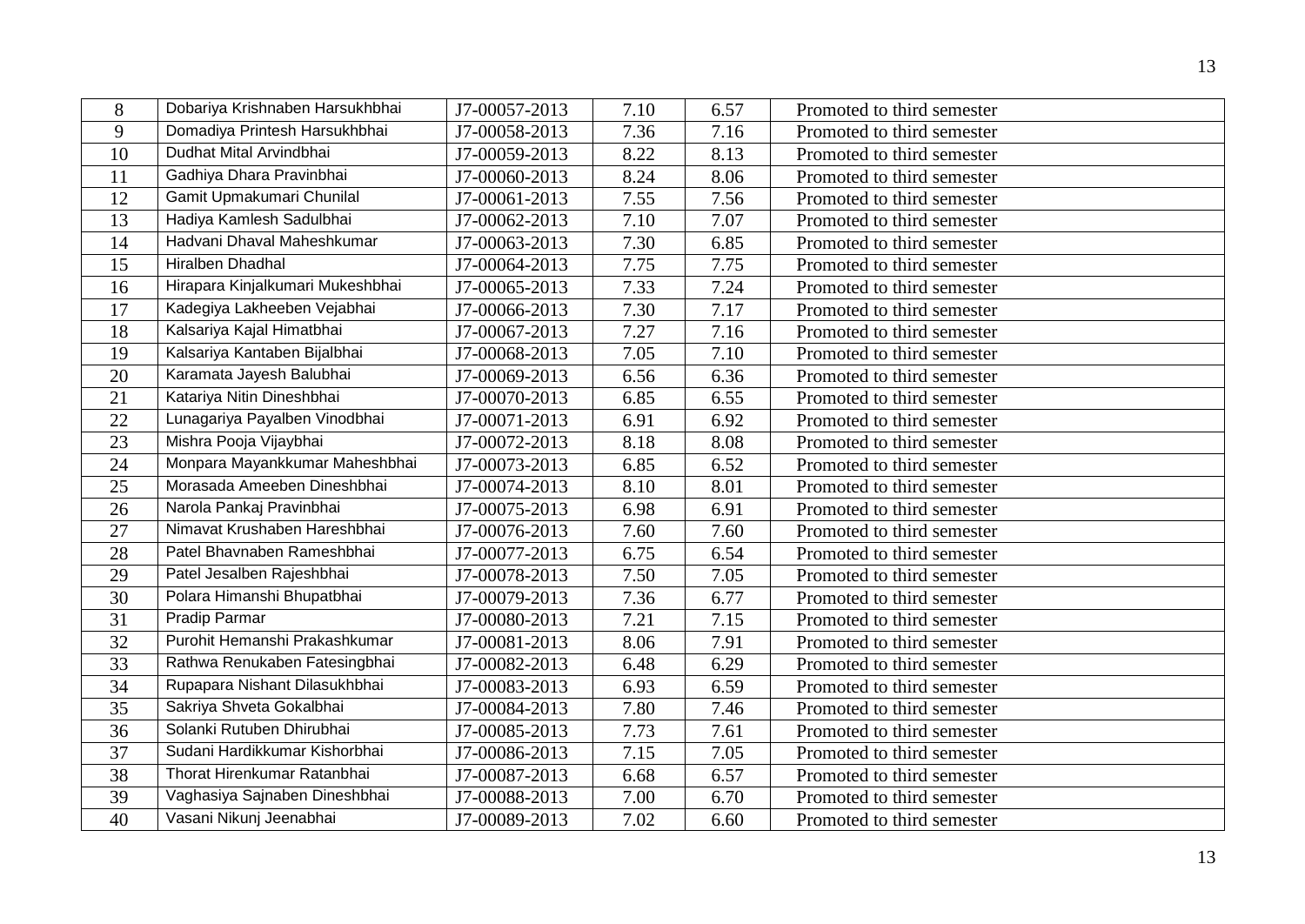| 41 | Vasara Samat Alabhai         | J7-00090-2013 | 6.21 | 6.32 | 1. Promoted to third semester                      |
|----|------------------------------|---------------|------|------|----------------------------------------------------|
|    |                              |               |      |      | 2. On academic probation to clear the course(s)    |
|    |                              |               |      |      | BSC.2.7 by second trial                            |
| 42 | Damor Naynaben Kamjibhai     | J7-00005-2012 | 5.47 | 5.50 | 1. Promoted to third semester                      |
|    |                              |               |      |      | 2. On academic probation to clear the course(s)    |
|    |                              |               |      |      | BSC.2.1 and BSC.2.2 by second trial                |
| 43 | Patel Akshaykumar Harishbhai | J7-00024-2012 | 4.77 | 5.16 | 1. Promoted to third semester                      |
|    |                              |               |      |      | 2. On academic probation to clear the course(s)    |
|    |                              |               |      |      | VEG.2.1, BSC.2.1 and BSC.2.2 by second trial       |
| 44 | Rathod Udaysinh Hamirbhai    | J7-00033-2012 | 5.70 | 5.77 | 1. Promoted to third semester                      |
|    |                              |               |      |      | 2. On academic probation to clear the course $(s)$ |
|    |                              |               |      |      | VEG.2.1 and BSC.2.2 by second trial                |
| 45 | Rathwa Jitubhai Jamsingbhai  | J7-00034-2012 | 5.30 | 5.47 | 1. Promoted to third semester                      |
|    |                              |               |      |      | 2. On academic probation to clear the course $(s)$ |
|    |                              |               |      |      | BSC.2.1 and BSC.2.2 by second trial                |
| 46 | Thummar Chandresh Mukeshbhai | J7-00042-2012 | 6.09 | 5.95 | 1. Promoted to third semester                      |
|    |                              |               |      |      | 2. On academic probation to clear the course $(s)$ |
|    |                              |               |      |      | BSC.2.2 by second trial                            |
| 47 | Thummar Shraddha Dineshbhai  | J7-00044-2012 | 5.64 | 5.81 | 1. Promoted to third semester                      |
|    |                              |               |      |      | 2. On academic probation to clear the course $(s)$ |
|    |                              |               |      |      | VEG.2.1 by second trial                            |

The result of **THIRD SEMESTER (Supple.)** of **B.Sc. (Hons.) Horti.** Degree course examination conducted by the Junagadh Agricultural University in the month of **June-2014** at College of Horticulture, JAU, Junagadh is declared as under.

| Seat |                                 | Registration    | G.P.A.          | C.G.P.A.        | <b>REMARKS</b>             |
|------|---------------------------------|-----------------|-----------------|-----------------|----------------------------|
| No.  |                                 | Number          | obtained        | obtained        |                            |
|      | Name                            |                 | $(10.00)$ basis | $(10.00)$ basis |                            |
|      | Chandera Hinalben Govindbhai    | J7-00004-2012   | 5.91            | 6.03            | Promoted to fifth semester |
|      | Gohel Bhavin Chandrakant        | J7-00009-2012   | 6.74            | 6.37            | Promoted to fifth semester |
|      | Parmar Rutvi Kamleshbhai        | $J7-00022-2012$ | 6.49            | 6.56            | Promoted to fifth semester |
| 4    | Patel Krunali Bharatbhai        | J7-00025-2012   | 6.71            | 6.25            | Promoted to fifth semester |
|      | Shingala Hemangee Parmanandbhai | J7-00037-2012   | 6.25            | 6.05            | Promoted to fifth semester |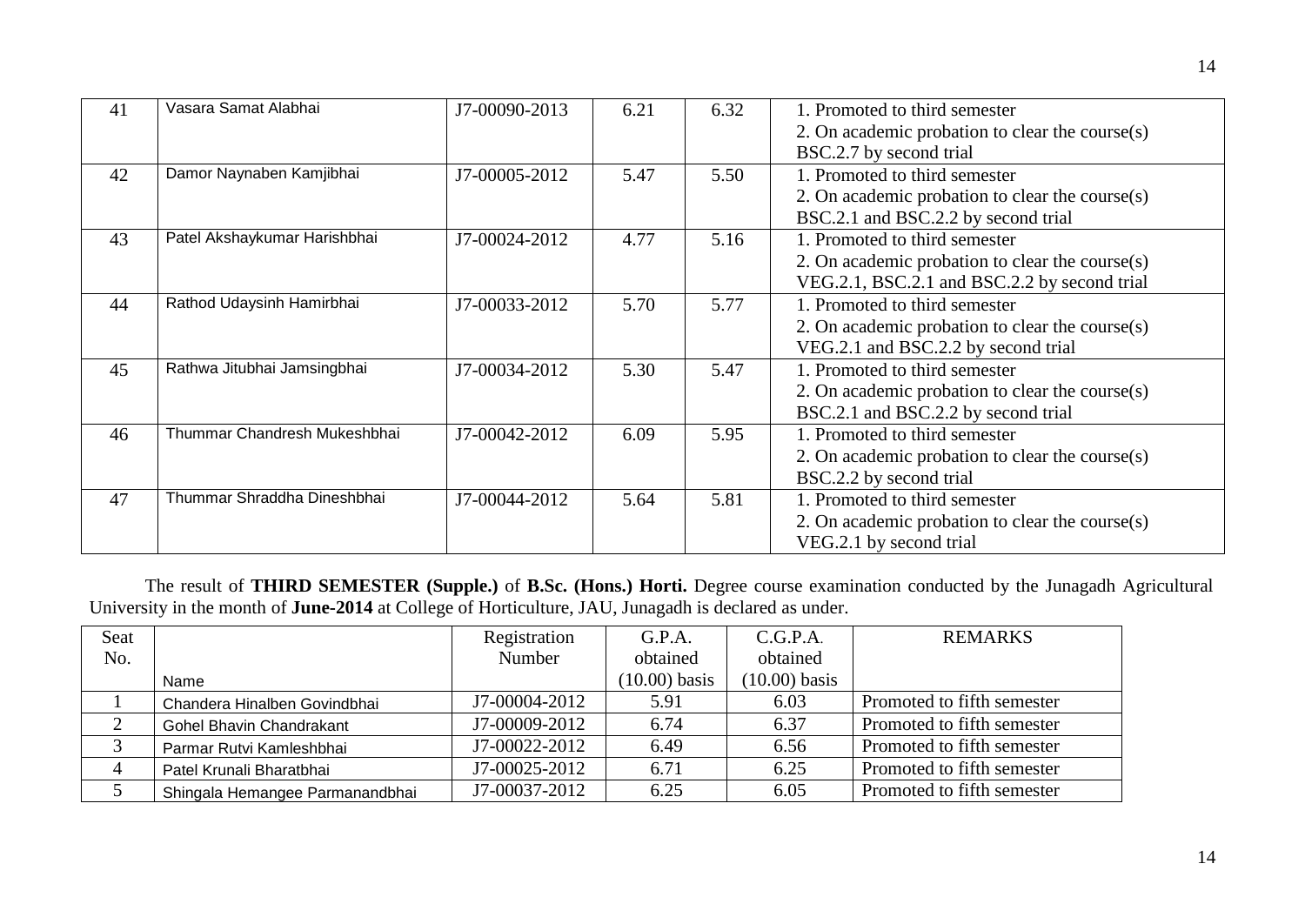# **NOTIFICATION OF RESULT**

The result of **FOURTH SEMESTER (Regular)** of **B.Sc. (Hons.) Horti.** Degree course examination conducted by the Junagadh Agricultural University in the month of **June-2014** at College of Horticulture, JAU, Junagadh is declared as under.

| Seat No. | Name                           | Registration  | G.P.A.   | C.G.P.A. | <b>REMARKS</b>                                  |
|----------|--------------------------------|---------------|----------|----------|-------------------------------------------------|
|          |                                | Number        | obtained | obtained |                                                 |
|          |                                |               | (10.00)  | (10.00)  |                                                 |
|          |                                |               | basis    | basis    |                                                 |
| 1        | Agraval Parikshitkumar Hiralal | J7-00001-2012 | 6.42     | 5.89     | Promoted to fifth semester                      |
| 2        | Bhesaniya Umang Ukabhai        | J7-00002-2012 | 6.88     | 6.27     | Promoted to fifth semester                      |
| 3        | Bhuva Chiragkumar Maheshbhai   | J7-00003-2012 | 6.48     | 6.13     | Promoted to fifth semester                      |
| 4        | Chandera Hinalben Govindbhai   | J7-00004-2012 | 6.32     | 6.10     | Promoted to fifth semester                      |
| 5        | Davariya Pooja Vinodbhai       | J7-00006-2012 | 6.48     | 6.25     | Promoted to fifth semester                      |
| 6        | Gohel Bhavin Chandrakant       | J7-00009-2012 | 7.19     | 6.56     | Promoted to fifth semester                      |
| $\tau$   | Gohil Mulajibhai Govindbhai    | J7-00010-2012 | 7.84     | 7.25     | Promoted to fifth semester                      |
| 8        | Gohil Preetiben Arjanbhai      | J7-00011-2012 | 7.48     | 7.22     | Promoted to fifth semester                      |
| 9        | Goraviyala Jahnavi Ambadanbhai | J7-00012-2012 | 7.08     | 6.42     | Promoted to fifth semester                      |
| 10       | Halepotara Farheen Harunbhai   | J7-00013-2012 | 8.19     | 7.98     | Promoted to fifth semester                      |
| 11       | Kalavadiya Hardik Dineshbhai   | J7-00014-2012 | 6.67     | 6.35     | Promoted to fifth semester                      |
| 12       | Kandoliya Rushang Umeshkumar   | J7-00015-2012 | 7.41     | 7.15     | Promoted to fifth semester                      |
| 13       | Ladumor Pareshbhai Maganbhai   | J7-00018-2012 | 7.48     | 7.29     | Promoted to fifth semester                      |
| 14       | Lakhani Komalben Gvaldas       | J7-00019-2012 | 6.70     | 6.32     | Promoted to fifth semester                      |
| 15       | Mahla Jaykumar Khandubhai      | J7-00020-2012 | 6.63     | 6.39     | Promoted to fifth semester                      |
| 16       | Meghnathi Divyaben Kantigiri   | J7-00021-2012 | 7.24     | 6.60     | Promoted to fifth semester                      |
| 17       | Parmar Rutvi Kamleshbhai       | J7-00022-2012 | 6.98     | 6.66     | Promoted to fifth semester                      |
| 18       | Parmar Vijaykumar Kababhai     | J7-00023-2012 | 7.24     | 7.00     | Promoted to fifth semester                      |
| 19       | Patel Krunali Bharatbhai       | J7-00025-2012 | 6.72     | 6.36     | Promoted to fifth semester                      |
| 20       | Priyanka Ben Solanki           | J7-00027-2012 | 5.90     | 6.25     | 1. Promoted to fifth semester                   |
|          |                                |               |          |          | 2. On academic probation to clear the course(s) |
|          |                                |               |          |          | PPT.4.2 by second trial                         |
| 21       | Rabadiya Sandhya Damodarbhai   | J7-00028-2012 | 6.55     | 6.25     | Promoted to fifth semester                      |
| 22       | Rabadiya Vandana Dilipbhai     | J7-00029-2012 | 6.68     | 6.20     | Promoted to fifth semester                      |